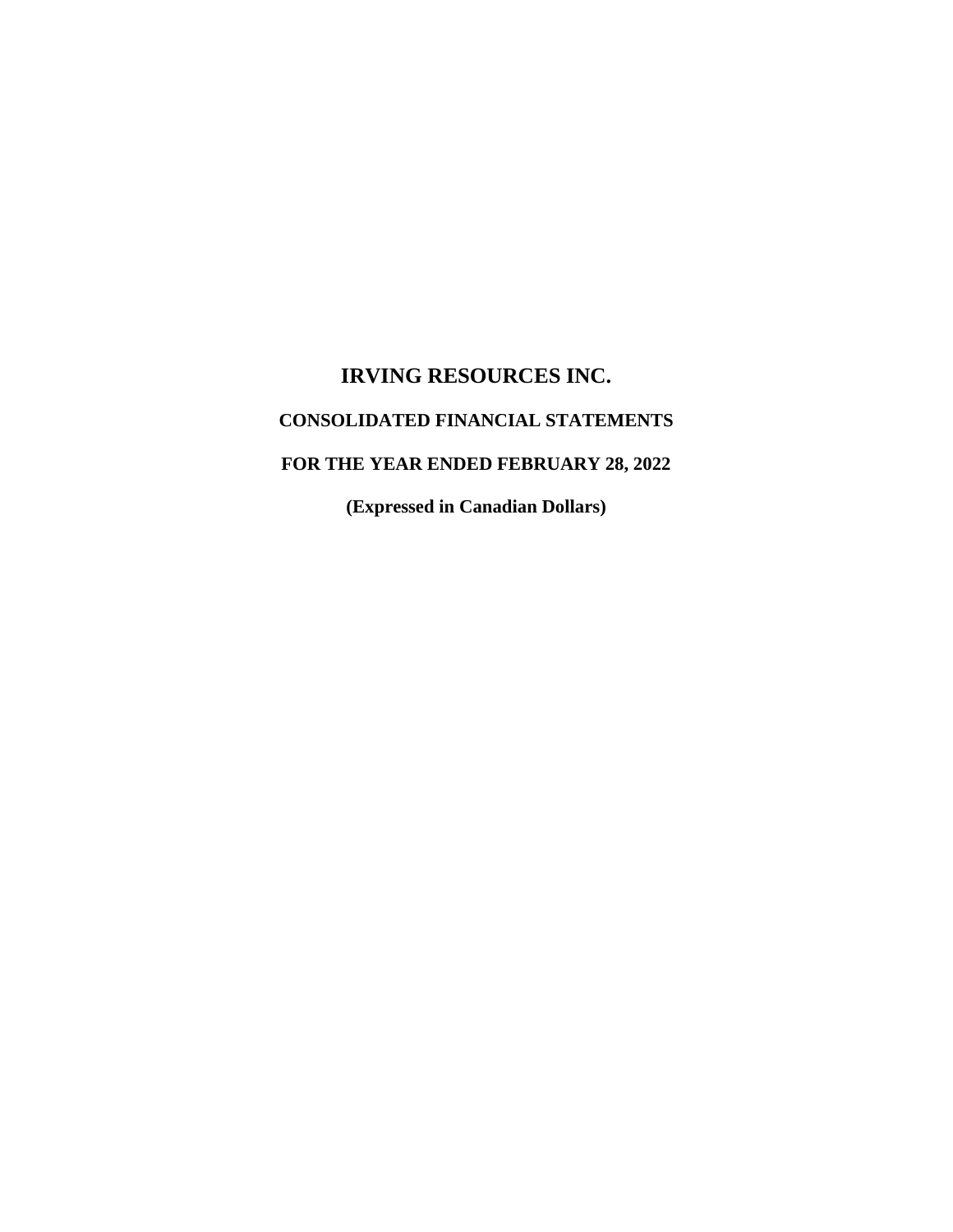# $D_{\text{AVIDSON}} \ \&\ \text{COMPANY LLP} \_\text{\tiny{LIP}}$  Chartered Professional Accountants  $D_{\text{AVIDSON}}$

# **INDEPENDENT AUDITOR'S REPORT**

To the Shareholders of Irving Resources Inc.

#### *Opinion*

We have audited the accompanying consolidated financial statements of Irving Resources Inc. (the "Company"), which comprise the consolidated statements of financial position as at February 28, 2022 and 2021, and the consolidated statements of loss and comprehensive loss, changes in shareholders' equity, and cash flows for the years then ended, and notes to the consolidated financial statements, including a summary of significant accounting policies.

In our opinion, these consolidated financial statements present fairly, in all material respects, the financial position of the Company as at February 28, 2022 and 2021, and its financial performance and its cash flows for the years then ended in accordance with International Financial Reporting Standards ("IFRS").

#### *Basis for Opinion*

We conducted our audit in accordance with Canadian generally accepted auditing standards. Our responsibilities under those standards are further described in the Auditor's Responsibilities for the Audit of the Consolidated Financial Statements section of our report. We are independent of the Company in accordance with the ethical requirements that are relevant to our audit of the consolidated financial statements in Canada, and we have fulfilled our other ethical responsibilities in accordance with these requirements. We believe that the audit evidence we have obtained in our audit is sufficient and appropriate to provide a basis for our opinion.

#### *Other Information*

Management is responsible for the other information. The other information obtained at the date of this auditor's report includes Management's Discussion and Analysis.

Our opinion on the consolidated financial statements does not cover the other information and we do not express any form of assurance conclusion thereon.

In connection with our audit of the consolidated financial statements, our responsibility is to read the other information and, in doing so, consider whether the other information is materially inconsistent with the consolidated financial statements or our knowledge obtained in the audit, or otherwise appears to be materially misstated.

We obtained Management's Discussion and Analysis prior to the date of this auditor's report.If, based on the work we have performed, we conclude that there is a material misstatement of this other information, we are required to report that fact. We have nothing to report in this regard.

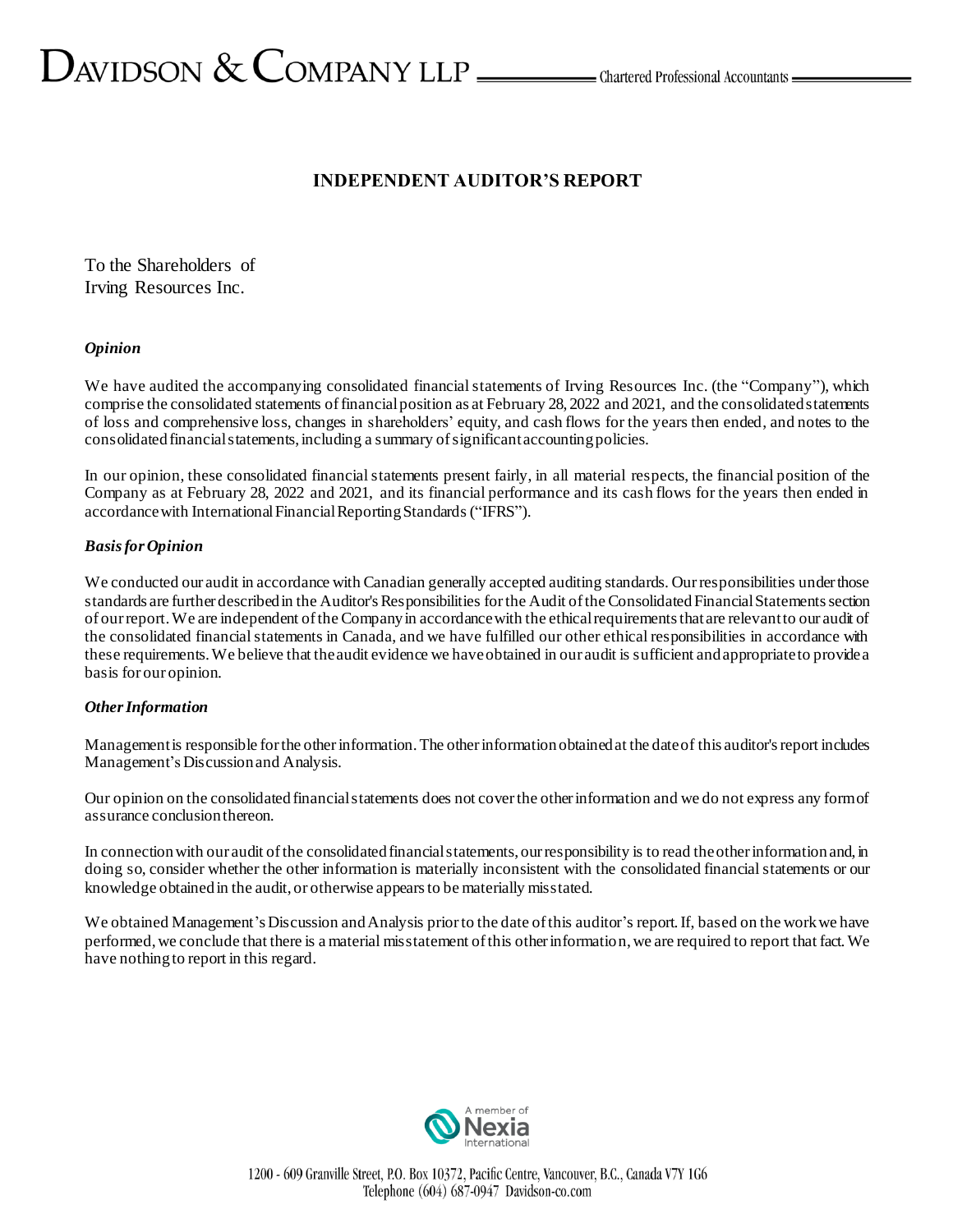#### *Responsibilities of Management and Those Charged with Governance for the Consolidated Financial Statements*

Management is responsible for the preparation and fair presentation of the consolidated financial statements in accordance with IFRS, and for such internal control as management determines is necessary to enable the preparation of consolidated financial statements that are free from material misstatement, whether due to fraud or error.

In preparing the consolidated financial statements, management is responsible for assessing the Company's ability to continue as a going concern, disclosing, as applicable, matters related to going concern and using the going concern basis of accounting unless management either intends to liquidate the Company or to cease operations, or has no realistic alternative but to do s o.

Those charged with governance are responsible for overseeing the Company's financial reporting process.

#### *Auditor's Responsibilities for the Audit of the Consolidated Financial Statements*

Our objectives are to obtain reasonable assurance about whether the consolidated financial statements as a whole are free from material misstatement, whether due to fraud or error, and to issue an auditor's report that includes our opinion. Reasonable assurance is a high level of assurance, but is not a guarantee that an audit conducted in accordance with Canadian generally accepted auditing standards will always detect a material misstatement when it exists. Misstatements can arise from fraud or error and are considered material if, individually or in the aggregate, they could reasonably be expected to influence the economic decisions of users taken on the basis of these consolidated financial statements.

As part of an audit in accordance with Canadian generally accepted auditing standards, we exercise professional judgment and maintain professional skepticism throughout the audit. We also:

- Identify and assess the risks of material misstatement of the consolidated financial statements, whether due to fraud or error, design and perform audit procedures responsive to those risks, and obtain audit evidence that is sufficient and appropriate to provide a basis for our opinion. The risk of not detecting a material misstatement resulting from fraud is higher than for one resulting from error, as fraud may involve collusion, forgery, intentional omissions, misrepresentations, or the override of internal control.
- Obtain an understanding of internal control relevant to the audit in order to design audit procedures that are appropriate in the circumstances, but not for the purpose of expressing an opinion on the effectiveness of the Company's internal control.
- Evaluate the appropriateness of accounting policies used and the reasonableness of accounting estimates and related disclosures made by management.
- Conclude on the appropriateness of management's use of the going concern basis of accounting and, based on the audit evidence obtained, whether a material uncertainty exists related to events or conditions that may cast significant doubt on the Company's ability to continue as a going concern. If we conclude that a material uncertainty exists, we are required to draw attention in our auditor's report to the related disclosures in the consolidated financial statements or, if such disclosures are inadequate, to modify our opinion. Our conclusions are based on the audit evidence obtained up to the date of our auditor's report. However, future events or conditions may cause the Company to cease to continue as a going concern.
- Evaluate the overall presentation, structure and content of the consolidated financial statements, including the disclosures, and whether the consolidated financial statements represent the underlying transactions and events in a manner that achieves fair presentation.
- Obtain sufficient appropriate audit evidence regarding the financial information of the entities or business activities within the Company to express an opinion on the consolidated financial statements. We are responsible for the direction, supervision and performance of the group audit. We remain solely responsible for our audit opinion.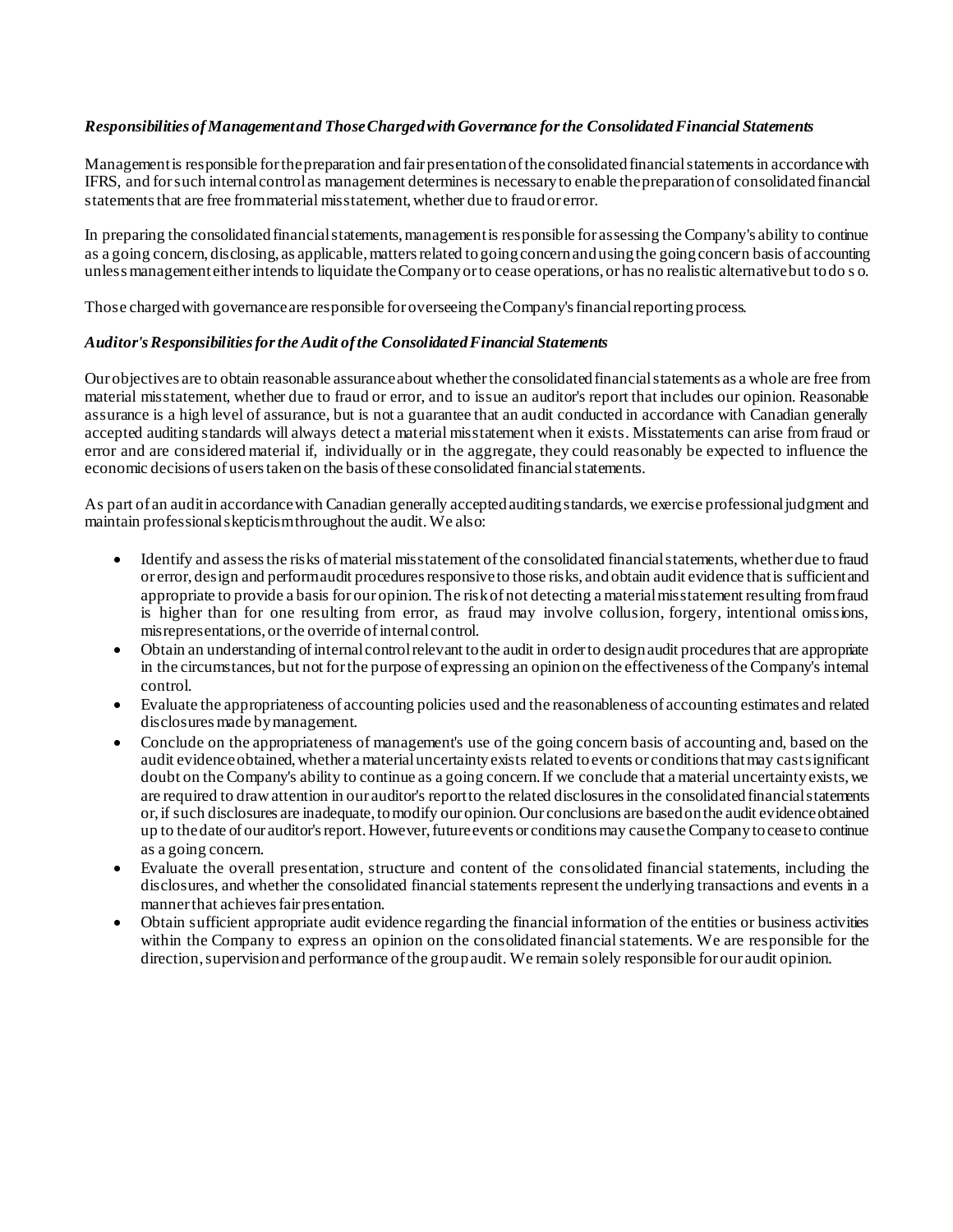We communicate with those charged with governance regarding, among other matters, the planned scope and timing of the audit and significant audit findings, including any significant deficiencies in internal control that we identify during our audit.

We also provide those charged with governance with a statement that we have complied with relevant ethical requirements regarding independence, and to communicate with them all relationships and other matters that may reasonably be thought to bear on our independence, and where applicable, related safeguards.

The engagement partner on the audit resulting in this independent auditor's report is Catherine Tai.

Javidson & Caysary LLP

June 22, 2022

Vancouver, Canada Chartered Professional Accountants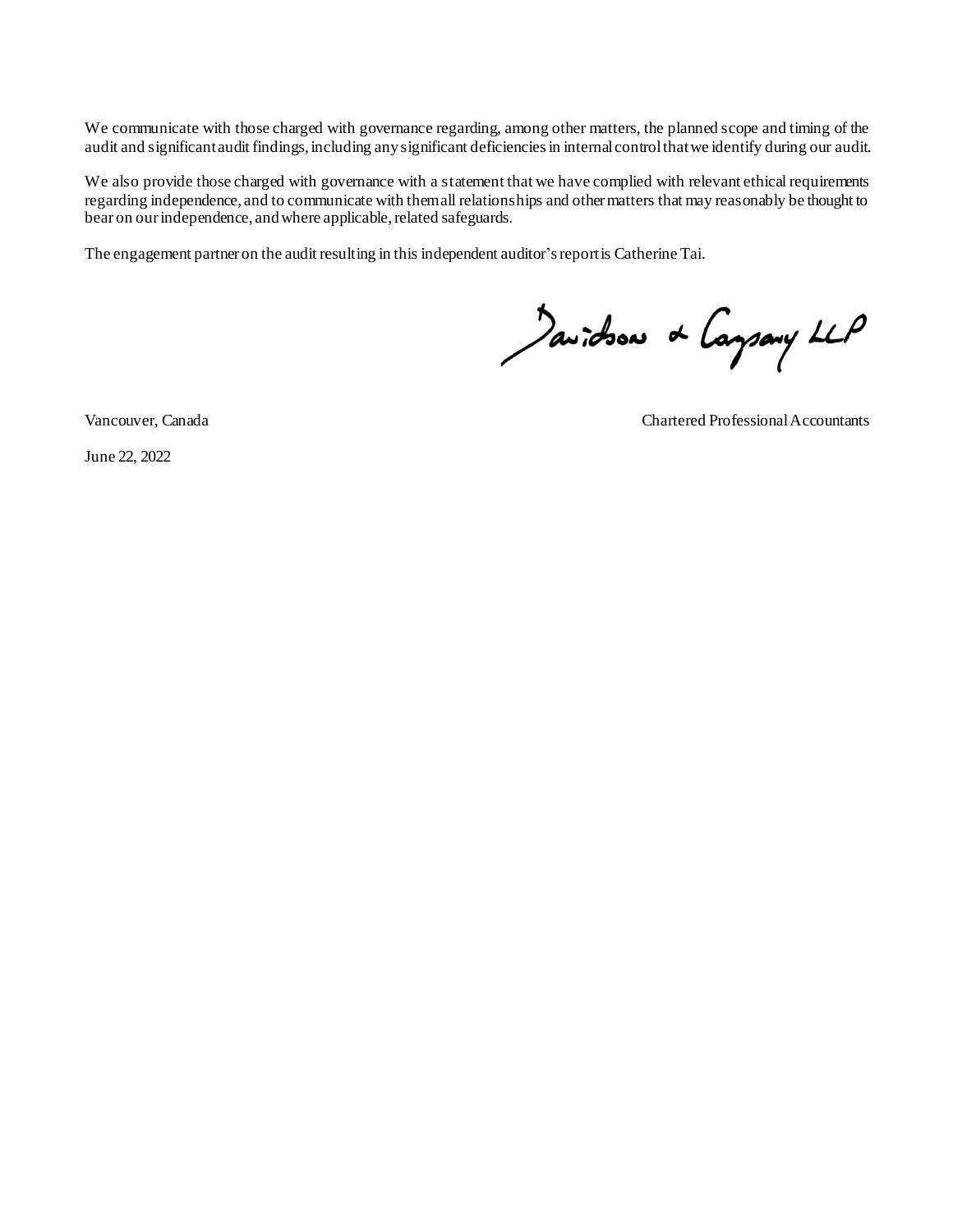Consolidated Statements of Financial Position (Expressed in Canadian Dollars) AS AT

|                                                                             | February 28,<br>2022 | February 28,<br>2021 |
|-----------------------------------------------------------------------------|----------------------|----------------------|
| <b>ASSETS</b>                                                               |                      |                      |
| <b>Current assets</b>                                                       |                      |                      |
| Cash                                                                        | \$<br>9,691,260      | \$<br>8,764,829      |
| Receivables (Note 5)                                                        | 7,568                | 8,090                |
| Prepaids                                                                    | 65,541               | 121,325              |
|                                                                             | 9,764,369            | 8,894,244            |
| <b>Prepaids</b>                                                             | 284,960              | 31,551               |
| Property and equipment (Notes 6 and 7)                                      | 269,927              | 247,716              |
| <b>Exploration and evaluation assets (Note 8)</b>                           | 28,073,873           | 22,427,076           |
|                                                                             | \$38,393,129         | \$ 31,600,587        |
| <b>LIABILITIES &amp; SHAREHOLDERS' EQUITY</b><br><b>Current liabilities</b> |                      |                      |
| Accounts payable and accrued liabilities                                    | \$<br>744,301        | \$<br>771,581        |
| Due to related parties                                                      |                      | 10,571               |
| Lease liabilities (Note 6)                                                  | 86,767               | 58,489               |
|                                                                             | 831,068              | 840,641              |
| <b>Non-current liabilities</b>                                              |                      |                      |
| Lease liabilities (Note 6)                                                  | 32,578               | 7,282                |
| <b>Total liabilities</b>                                                    | 863,646              | 847,923              |
| <b>Shareholders' equity</b>                                                 |                      |                      |
| Share Capital (Note 10)                                                     | 46,794,646           | 38,900,774           |
| Reserves (Note 10)                                                          | 7,663,341            | 5,957,552            |
| Deficit                                                                     | (16,928,504)         | (14, 105, 662)       |
|                                                                             | 37,529,483           | 30,752,664           |
|                                                                             | \$38,393,129         | \$31,600,587         |

# **Nature and Continuance of Operations** (Note 1) **Subsequent Event** (Note 17)

# **On behalf of the Board:**

| "Akiko Levinson" | Director | "Quinton Hennigh" | Director |
|------------------|----------|-------------------|----------|
|------------------|----------|-------------------|----------|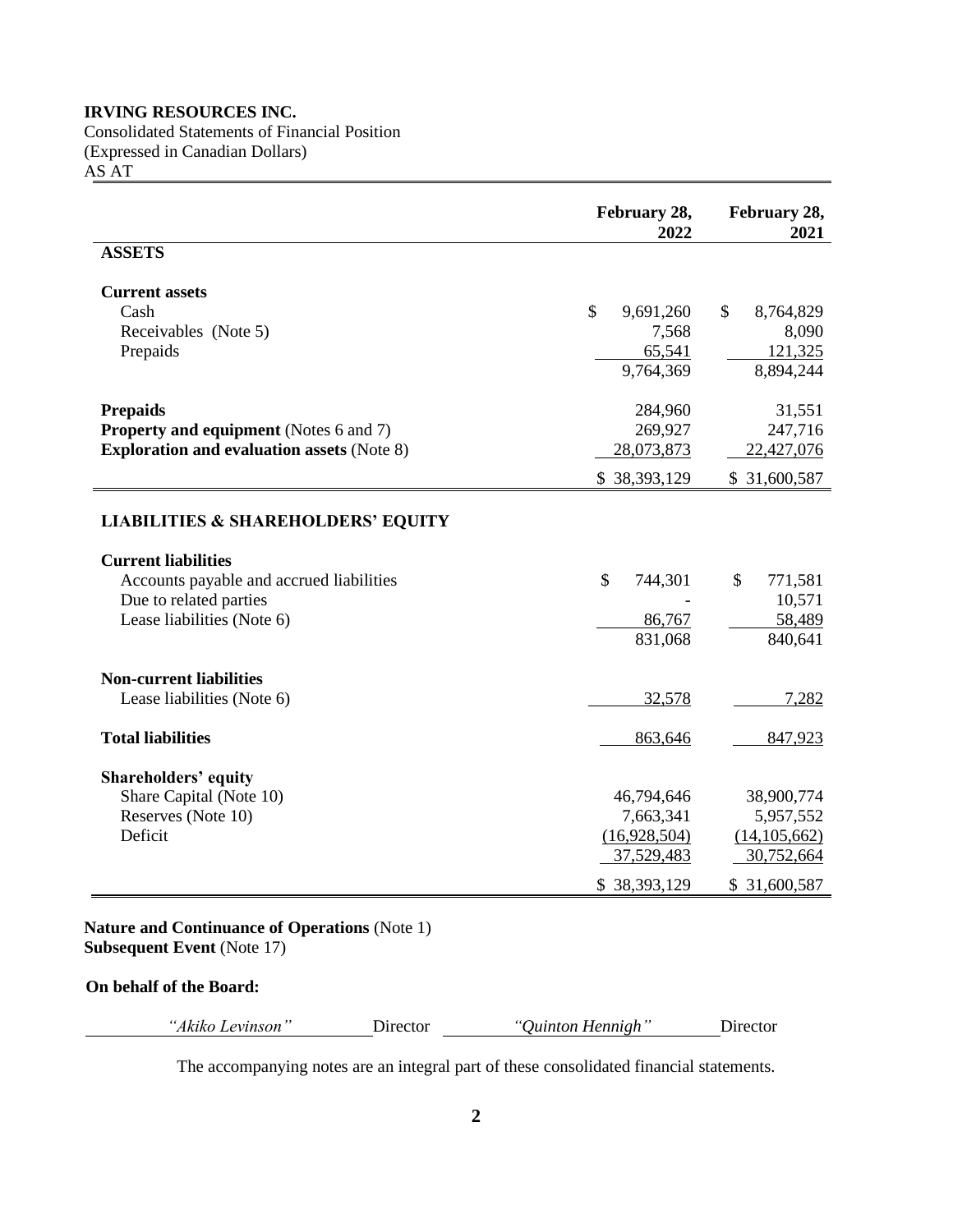Consolidated Statements of Loss and Comprehensive Loss (Expressed in Canadian Dollars)

|                                                   | <b>Year Ended</b><br>February 28,<br>2022 | <b>Year Ended</b><br>February 29,<br>2021 |
|---------------------------------------------------|-------------------------------------------|-------------------------------------------|
| <b>EXPENSES</b>                                   |                                           |                                           |
| Consulting fees (Note 11)                         | \$<br>130,522                             | \$<br>148,363                             |
| Depreciation (Note 7)                             | 125,477                                   | 112,867                                   |
| Foreign exchange gain                             | (39,671)                                  | 556,110                                   |
| Insurance                                         | 26,915                                    | 20,888                                    |
| Interest expense on lease liability (Note 6)      | 7,735                                     | 7,512                                     |
| Investor relations                                | 65,485                                    | 109,191                                   |
| Management fees (Note 11)                         | 72,000                                    | 72,000                                    |
| Office and miscellaneous                          | 108,041                                   | 81,578                                    |
| Professional fees                                 | 223,178                                   | 456,618                                   |
| Property investigation                            | 36,194                                    | 79,718                                    |
| <b>Regulatory fees</b>                            | 70,743                                    | 59,677                                    |
| Salaries and benefits                             | 124,677                                   | 137,273                                   |
| Shareholder costs                                 | 19,261                                    | 20,176                                    |
| Share-based compensation (Note 10)                | 1,805,267                                 | 3,465,469                                 |
| Telephone                                         | 22,123                                    | 18,669                                    |
| Transfer agent                                    | 13,376                                    | 8,896                                     |
| Travel and promotion                              | 41,594                                    | 62,872                                    |
| <b>Operating expenses</b>                         | (2,852,917)                               | (5,417,877)                               |
| Interest income                                   | 30,075                                    | 51,497                                    |
| Management fee income                             |                                           | 4,778                                     |
|                                                   | (30,075)                                  | (56,275)                                  |
| Loss and comprehensive loss<br>for the year       | (2,822,842)                               | \$ (5,361,602)                            |
|                                                   |                                           |                                           |
| <b>Basic and diluted loss per</b><br>common share | \$<br>(0.05)                              | \$<br>(0.09)                              |
|                                                   |                                           |                                           |
| Weighted average number of                        |                                           |                                           |
| common shares outstanding                         | 61,509,007                                | 56,776,917                                |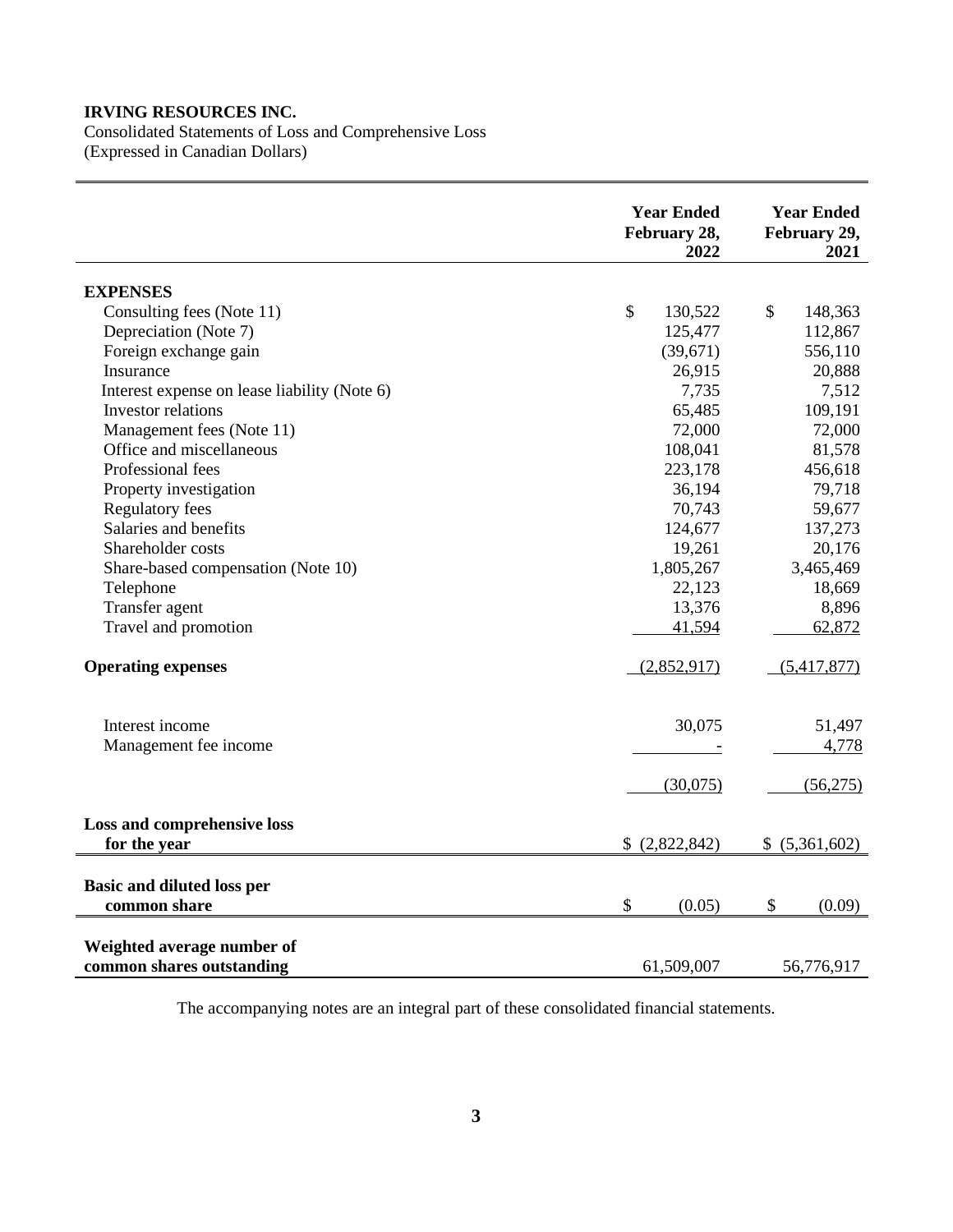Consolidated Statements of Changes in Shareholders' Equity (Expressed in Canadian Dollars)

|                                    | <b>Number of Shares</b> | <b>Share Capital</b> | <b>Share Based</b><br><b>Payment</b><br><b>Reserves</b> | <b>Deficit</b>       | <b>Total Shareholders'</b><br><b>Equity</b> |
|------------------------------------|-------------------------|----------------------|---------------------------------------------------------|----------------------|---------------------------------------------|
| <b>Balance, February 29, 2020</b>  | 54,794,738              | \$<br>31,633,494     | 3,202,046<br>\$                                         | (8,744,060)<br>\$    | \$<br>26,091,480                            |
| Private placement                  | 1,279,093               | 3,517,506            |                                                         |                      | 3,517,506                                   |
| Share issue costs                  |                         | (19, 558)            |                                                         |                      | (19, 558)                                   |
| Shares issued for mineral property |                         |                      |                                                         |                      |                                             |
| (Note 8)                           | 87,500                  | 253,750              |                                                         |                      | 253,750                                     |
| <b>Exercise of warrants</b>        | 942,641                 | 1,649,622            |                                                         |                      | 1,649,622                                   |
| Exercise of stock options          | 1,134,999               | 1,865,960            | (709, 963)                                              |                      | 1,155,997                                   |
| Share-based compensation           |                         |                      | 3,465,469                                               |                      | 3,465,769                                   |
| Net loss for the year              |                         |                      |                                                         | (5,361,602)          | (5,361,602)                                 |
|                                    |                         |                      |                                                         |                      |                                             |
| <b>Balance, February 28, 2021</b>  | 58,238,971              | \$<br>38,900,774     | 5,957,552<br>\$                                         | (14, 105, 662)<br>\$ | 30,752,664<br>\$                            |
|                                    |                         |                      |                                                         |                      |                                             |
| <b>Balance, February 28, 2021</b>  | 58,238,971              | 38,900,774           | 5,957,552                                               | (14, 105, 662)       | 30,752,664                                  |
| Private placement                  | 3,575,545               | 7,544,400            |                                                         |                      | 7,544,400                                   |
| Share issue costs                  |                         | (17,756)             |                                                         |                      | (17,756)                                    |
| Shares issued for mineral property |                         |                      |                                                         |                      |                                             |
| (Note 8)                           | 87,500                  | 99,750               |                                                         |                      | 99,750                                      |
| Exercise of stock options          | 120,000                 | 267,478              | (99, 478)                                               |                      | 168,000                                     |
| Share-based compensation           |                         |                      | 1,805,267                                               |                      | 1,805,267                                   |
| Net loss for the year              |                         |                      |                                                         | (2,822,842)          | (2,822,842)                                 |
| <b>Balance, February 28, 2022</b>  | 62,022,016              | \$<br>46,794,646     | 7,663,341<br>\$                                         | \$(16,928,504)       | 37,529,483<br>\$                            |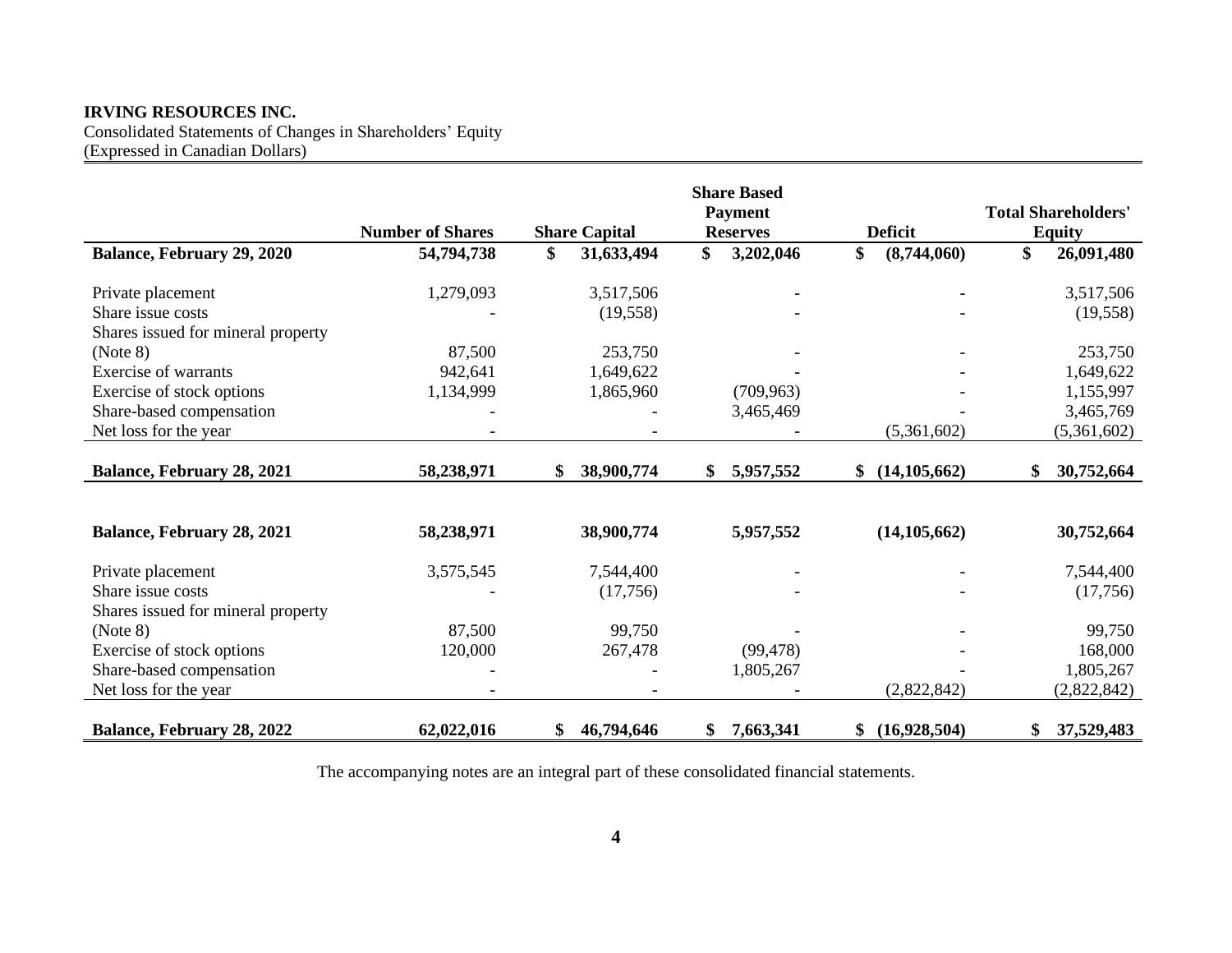Consolidated Statements of Cash Flows (Expressed in Canadian Dollars)

|                                                      | <b>Year ended</b><br><b>February 28, 2022</b><br><b>February 28, 2021</b> |                   |  |
|------------------------------------------------------|---------------------------------------------------------------------------|-------------------|--|
|                                                      |                                                                           |                   |  |
| <b>CASH FLOWS FROM OPERATING ACTIVITIES</b>          |                                                                           |                   |  |
| Loss for the period                                  | \$<br>(2,822,842)                                                         | \$<br>(5,361,602) |  |
| Adjustments                                          |                                                                           |                   |  |
| Depreciation                                         | 125,477                                                                   | 112,867           |  |
| Interest expense on lease obligations                | 7,735                                                                     | 7,512             |  |
| Share-based compensation                             | 1,805,267                                                                 | 3,465,469         |  |
| Foreign exchange                                     | 9,723                                                                     | (9,392)           |  |
| Change in non-cash working capital items:            |                                                                           |                   |  |
| Receivables                                          | 522                                                                       | 64,238            |  |
| Prepaids                                             | (197, 625)                                                                | (77, 145)         |  |
| Accounts payable and accrued liabilities             | (5,898)                                                                   | (3,339)           |  |
| Due to related parties                               | (10,571)                                                                  | 10,571            |  |
| Net cash used in operating activities                | (1,088,212)                                                               | (1,790,821)       |  |
| <b>CASH FLOWS FROM FINANCING ACTIVITIES</b>          |                                                                           |                   |  |
| Common shares issued                                 | 7,712,400                                                                 | 6,323,125         |  |
| Share issue costs                                    | (17,756)                                                                  | (19, 558)         |  |
| Payment of lease obligations                         | (89,701)                                                                  | (68, 835)         |  |
| Net cash provided by financing activities            | 7,604,943                                                                 | 6,234,732         |  |
| <b>CASH FLOWS FROM INVESTING ACTIVITIES</b>          |                                                                           |                   |  |
| Exploration and evaluation assets, net of recoveries | (5,568,429)                                                               | (8,916,529)       |  |
| Exploration and evaluation assets, advances          |                                                                           | 273,634           |  |
| Acquisition of equipment                             | (21, 871)                                                                 | (29, 193)         |  |
| Net cash used in investing activities                | (5,590,300)                                                               | (8,672,088)       |  |
| Change in cash during the year                       | 926,431                                                                   | (4,228,177)       |  |
| Cash, beginning of the year                          | 8,764,829                                                                 | 12,993,006        |  |
| Cash, end of the year                                | \$<br>9,691,260                                                           | \$<br>8,764,829   |  |

# **Supplemental disclosure with respect to cash flows** (Note 12)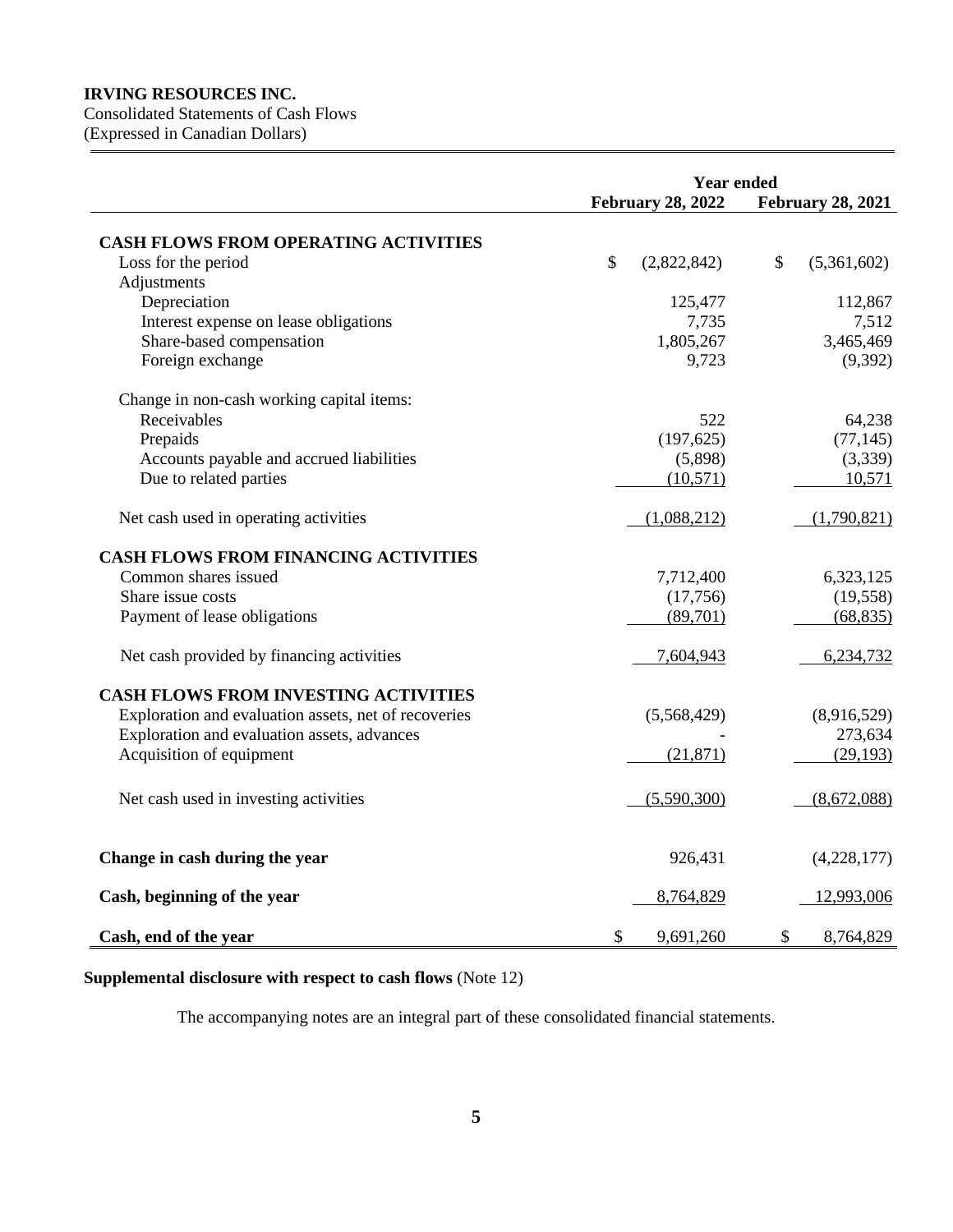Notes to the Consolidated Financial Statements For the year ended February 28, 2022 (Expressed in Canadian Dollars)

#### **1. NATURE AND CONTINUANCE OF OPERATIONS**

Irving Resources Inc. (the "Company" or "Irving") was incorporated under the Business Corporations Act (British Columbia) on August 28, 2015 and is listed for trading on the Canadian Securities Exchange ("CSE") under the symbol "IRV". The Company's corporate office is located at 999 Canada Place, Suite 404, Vancouver, BC V6C 3E2.

These consolidated financial statements have been prepared on a going concern basis which assumes the Company will be able to realize its assets and discharge its liabilities in the normal course of business in the foreseeable future. As at February 28, 2022, the Company had working capital of \$8,933,301 (February 28, 2021 – \$8,053,603). Management estimates these funds are sufficient to meet its immediate liquidity requirements as well as those for the next twelve months.

In response to the World Health Organization declaring a global pandemic in March 2020 as a result of the COVID-19 outbreak, the Company is closely monitoring the developments with a focus on the jurisdictions in which the Company operates, specifically Japan and Canada. This contagious disease, which has continued to spread, has adversely affected workforces, economies and financial markets globally, potentially leading to an economic downturn. The pandemic has not materially affected the Company; however, it is not possible to predict the duration or magnitude of the adverse results of the outbreak and its effects on the Company's business or results of operations at this time. The Company has implemented safety guidelines at its operations and will continue to closely monitor and assess as needed.

#### **2. BASIS OF PREPARATION**

#### a) Statement of Compliance

These consolidated financial statements are prepared in accordance with International Financial Reporting Standards ("IFRS"), applicable to the preparation of annual financial statements. The IFRS are issued by the International Accounting Standards Board ("IASB") and Interpretations of the International Financial Reporting Interpretations Committee ("IFRIC"). The accounting policies applied in these financial statements are based on IFRS issued and in effect as at year end.

b) Basis of Measurement

These consolidated financial statements have been prepared on a historical cost basis except for financial instruments measured at their fair value. In addition, these financial statements have been prepared using the accrual basis of accounting except for cash flow information.

c) Approval of the consolidated financial statements

These consolidated financial statements were reviewed by the Audit Committee and authorized for issue by the Board of Directors on June 22, 2022.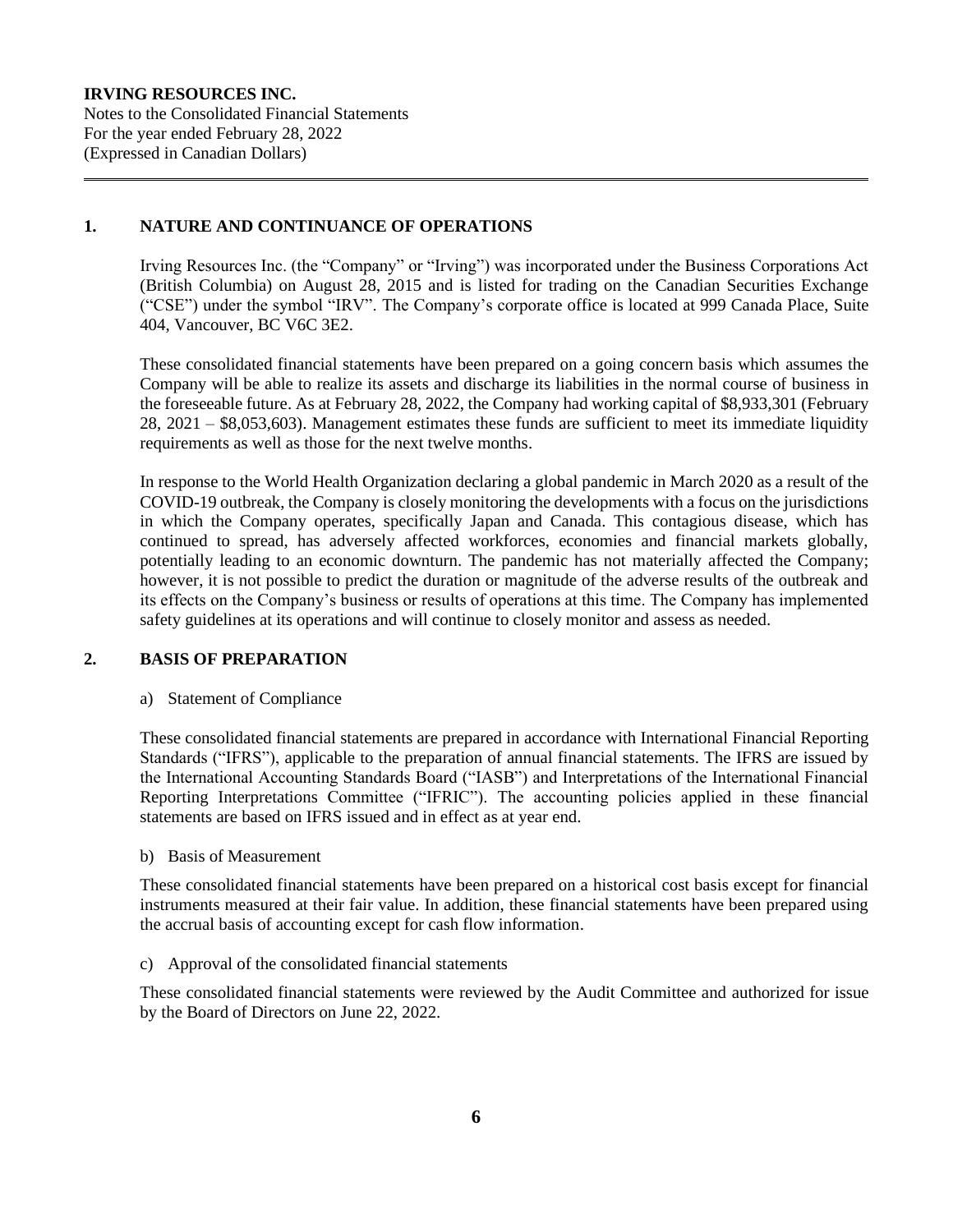Notes to the Consolidated Financial Statements For the year ended February 28, 2022 (Expressed in Canadian Dollars)

#### **2. BASIS OF PREPARATION** (cont'd)

#### **Principles of consolidation**

The consolidated financial statements include the financial statements of the parent company, Irving Resources Inc., and its subsidiaries listed below: Nature of  $E = \frac{1}{2}$ 

|                     | Nature of   | Equity   |
|---------------------|-------------|----------|
| <b>Jurisdiction</b> | Operation   | Interest |
| Japan               | Exploration | 100%     |
| Japan               | Exploration | 100%     |
| Madagascar          | Exploration | 100%     |
| Malawi, Africa      | Exploration | 100%     |
| Tanzania, Africa    | Exploration | 100%     |
| BC, Canada          | Holding     | 100%     |
| BC, Canada          | Holding     | 100%     |
|                     |             |          |

All inter-company balances and transactions have been eliminated on consolidation. During the year ended February 28, 2021, SSL and NRSL were dissolved.

#### **3. SIGNIFICANT ACCOUNTING POLICIES**

The accounting policies set out below have been applied consistently to all periods presented in these consolidated financial statements, unless otherwise indicated.

#### **Financial instruments**

The Company determines the classification of its financial instruments at initial recognition. The Company has not entered into any derivative contracts. Upon initial recognition at fair value, a financial asset is classified as measured at: amortized cost, fair value through profit and loss ("FVTPL"), or fair value through other comprehensive income ("FVOCI"). A financial liability is classified as measured at amortized cost or FVTPL.

Financial assets and liabilities are offset and the net amount is reported in the statement of financial position when there is a legally enforceable right to offset the recognized amounts and there is an intention to settle on a net basis, or realize the asset and settle the liability simultaneously.

The Company's financial instruments consist of cash, accounts payable, due to related parties and accrued liabilities and lease obligations. The classification of the Company's financial instruments are as follows:

| <b>Asset or Liability</b>                | <b>Classification</b> |
|------------------------------------------|-----------------------|
| Cash                                     | Amortized cost        |
| Accounts payable and accrued liabilities | Amortized cost        |
| Due to related parties                   | Amortized cost        |
| Lease obligations                        | Amortized cost        |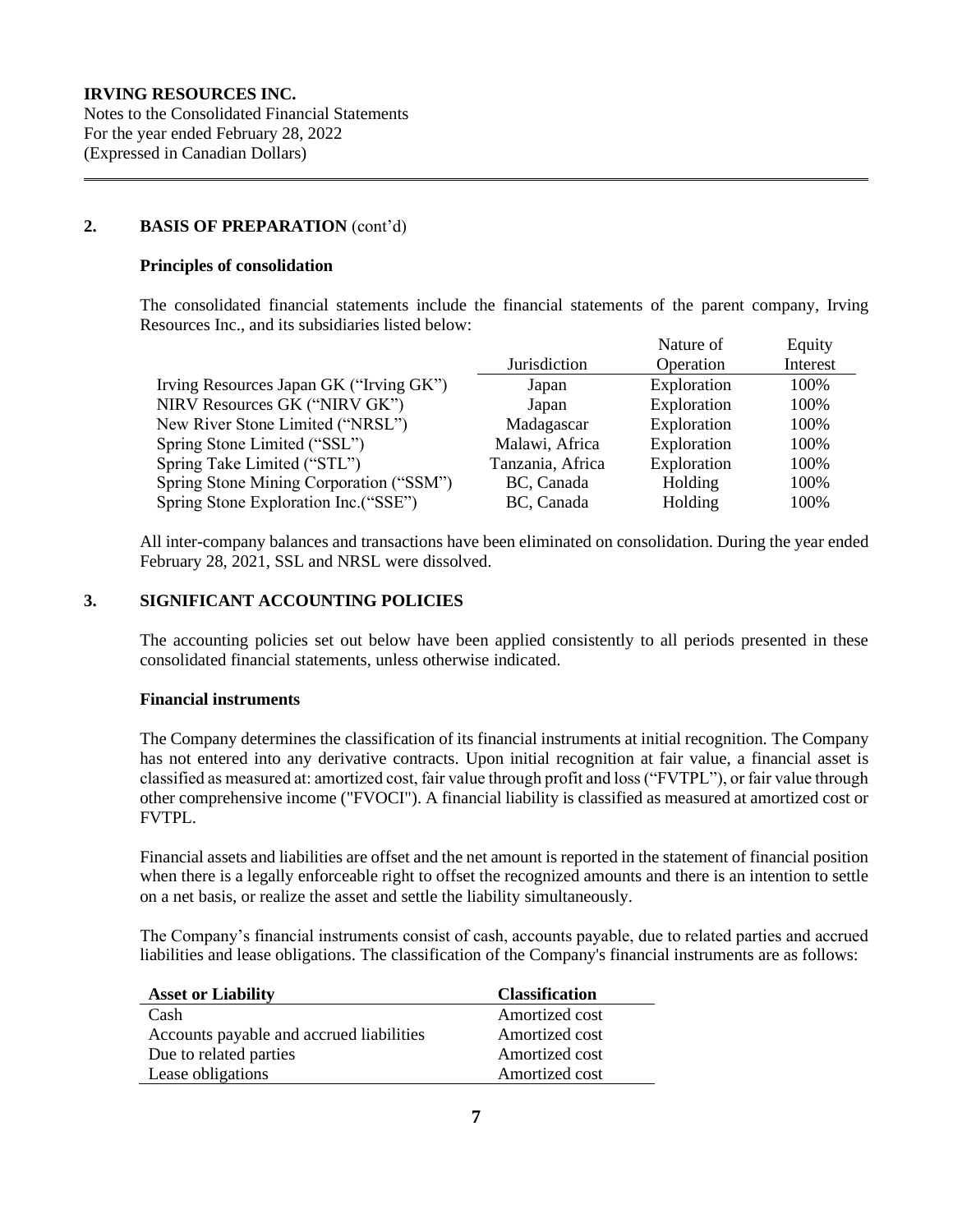Notes to the Consolidated Financial Statements For the year ended February 28, 2022 (Expressed in Canadian Dollars)

# **3. SIGNIFICANT ACCOUNTING POLICIES** (cont'd)

#### **Impairment of financial assets at amortized cost**

An 'expected credit loss' impairment model applies which requires a loss allowance to be recognized based on expected credit losses. The estimated present value of future cash flows associated with the asset is determined and an impairment loss is recognized for the difference between this amount and the carrying amount as follows: the carrying amount of the asset is reduced to estimated present value of the future cash flows associated with the asset, discounted at the financial asset's original effective interest rate, either directly or through the use of an allowance account and the resulting loss is recognized in profit or loss for the period.

In a subsequent period, if the amount of the impairment loss related to financial assets measured at amortized cost decreases, the previously recognized impairment loss is reversed through profit or loss to the extent that the carrying amount of the investment at the date the impairment is reversed does not exceed what the amortized cost would have been had the impairment not been recognized.

#### **Exploration and evaluation assets – mineral properties**

#### *Pre-exploration costs*

Pre-exploration costs are expensed in the period in which they are incurred.

#### *Exploration and evaluation expenditures*

Once the legal right to explore a property has been acquired, costs directly related to exploration and evaluation expenditures are recognized and capitalized, in addition to acquisition costs. These direct expenditures include such costs as material used, surveying costs, drilling costs, payments made to contractors and depreciation on plant and equipment during the exploration phase. Costs not directly attributable to exploration and evaluation activities, including general administrative overhead costs, are expensed in the period in which they occur.

When a project is deemed to no longer have commercially viable prospects to the Company, mineral property expenditures in respect of that project are deemed to be impaired. As a result, those mineral property expenditures, in excess of estimated recoveries, are written off to the statement of loss and comprehensive loss.

The Company assesses mineral properties for impairment when facts and circumstances suggest that the carrying amount of an asset may exceed its recoverable amount.

Once the technical feasibility and commercial viability of extracting the mineral resource has been determined, the property is considered to be a mine under development and is classified as "mine under construction". Mineral property assets are also tested for impairment before the assets are transferred to development properties.

As the Company currently has no operational income, any incidental revenues earned in connection with exploration activities are applied as a reduction to capitalized exploration costs.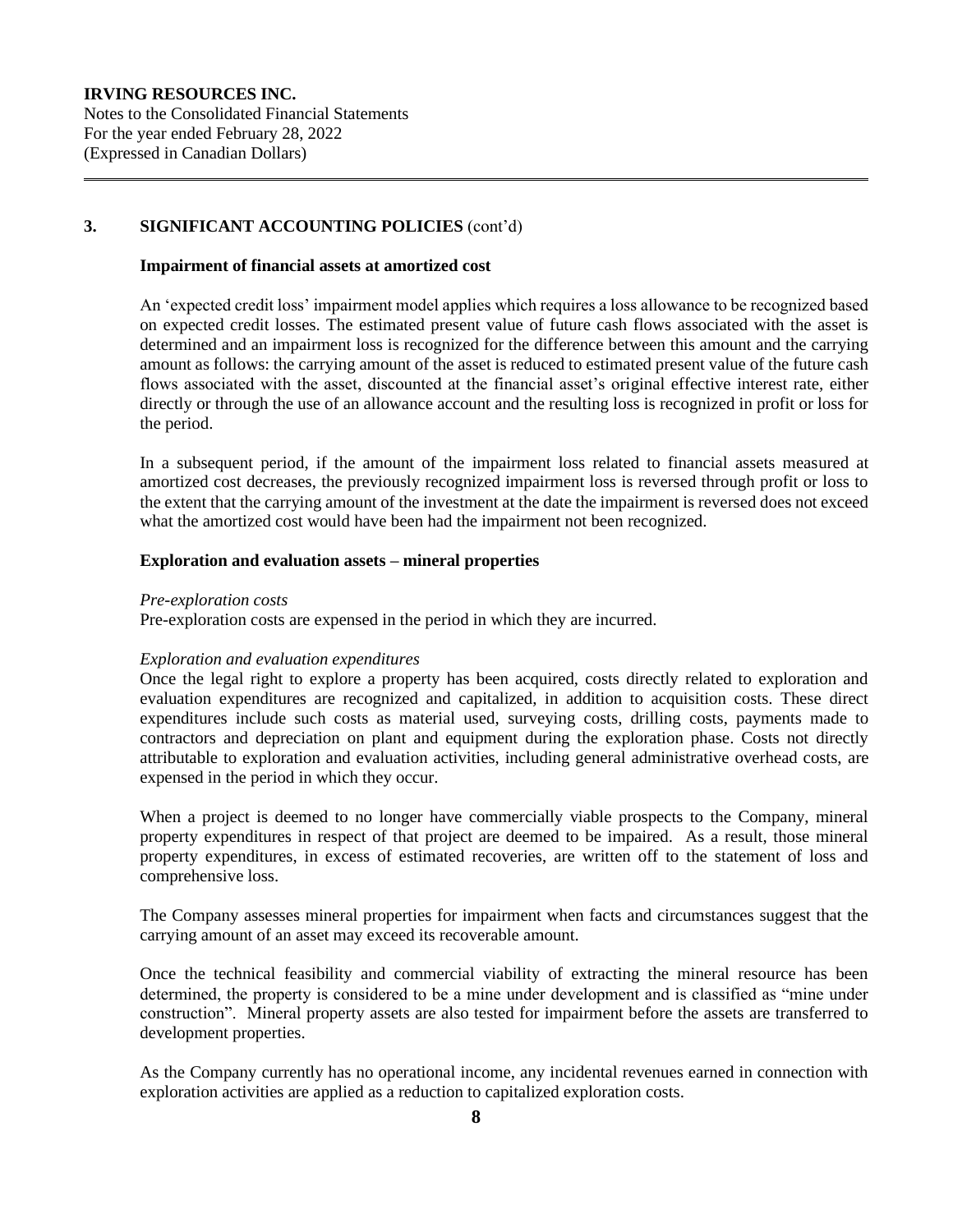Notes to the Consolidated Financial Statements For the year ended February 28, 2022 (Expressed in Canadian Dollars)

#### **3. SIGNIFICANT ACCOUNTING POLICIES** (cont'd)

#### **Income taxes**

Income tax is recognized in profit or loss except to the extent that it relates to items recognized directly in equity, in which case it is recognized in equity. Current tax expense is the expected tax payable on the taxable income for the year, using tax rates enacted or substantively enacted at period end, adjusted for amendments to tax payable with regards to previous years.

Deferred tax is recognized in respect of temporary differences between the carrying amounts of assets and liabilities for financial reporting purposes and the amounts used for taxation purposes. The following temporary differences are not provided for: goodwill not deductible for tax purposes; the initial recognition of assets or liabilities that affect neither accounting nor taxable loss; and differences relating to investments in subsidiaries to the extent that they will probably not reverse in the foreseeable future. The amount of deferred tax provided is based on the expected manner of realization or settlement of the carrying amount of assets and liabilities, using tax rates enacted or substantively enacted at the statement of financial position date.

A deferred tax asset is recognized only to the extent that it is probable that future taxable profits will be available against which the asset can be utilized.

Deferred tax assets and liabilities are offset when there is a legally enforceable right to set off current tax assets against current tax liabilities and when they relate to income taxes levied by the same taxation authority and the Company intends to settle its current tax assets and liabilities on a net basis.

#### **Share capital**

Common shares are classified as equity. Transaction costs directly attributable to the issue of common shares and share options are recognized as a deduction from equity, net of any tax effects. Common shares issued for consideration other than cash, are valued based on their market value at the date the shares are issued.

The Company has adopted a residual value method with respect to the measurement of shares and warrants issued as private placement units. The residual value method first allocates value to the more easily measurable component based on fair value and then the residual value, if any, to the less easily measurable component. The Company considers the fair value of common shares issued in a private placement to be the more easily measurable component and the common shares are valued at their fair value, as determined by the closing quoted bid price on the announcement date. The balance, if any, is allocated to the attached warrants. Any fair value attributed to the warrants is recorded as reserves.

#### **Share-based payment transactions**

The Company grants stock options to acquire common shares of the Company to directors, officers, employees and consultants. An individual is classified as an employee when the individual is an employee for legal or tax purposes, or provides services similar to those performed by an employee.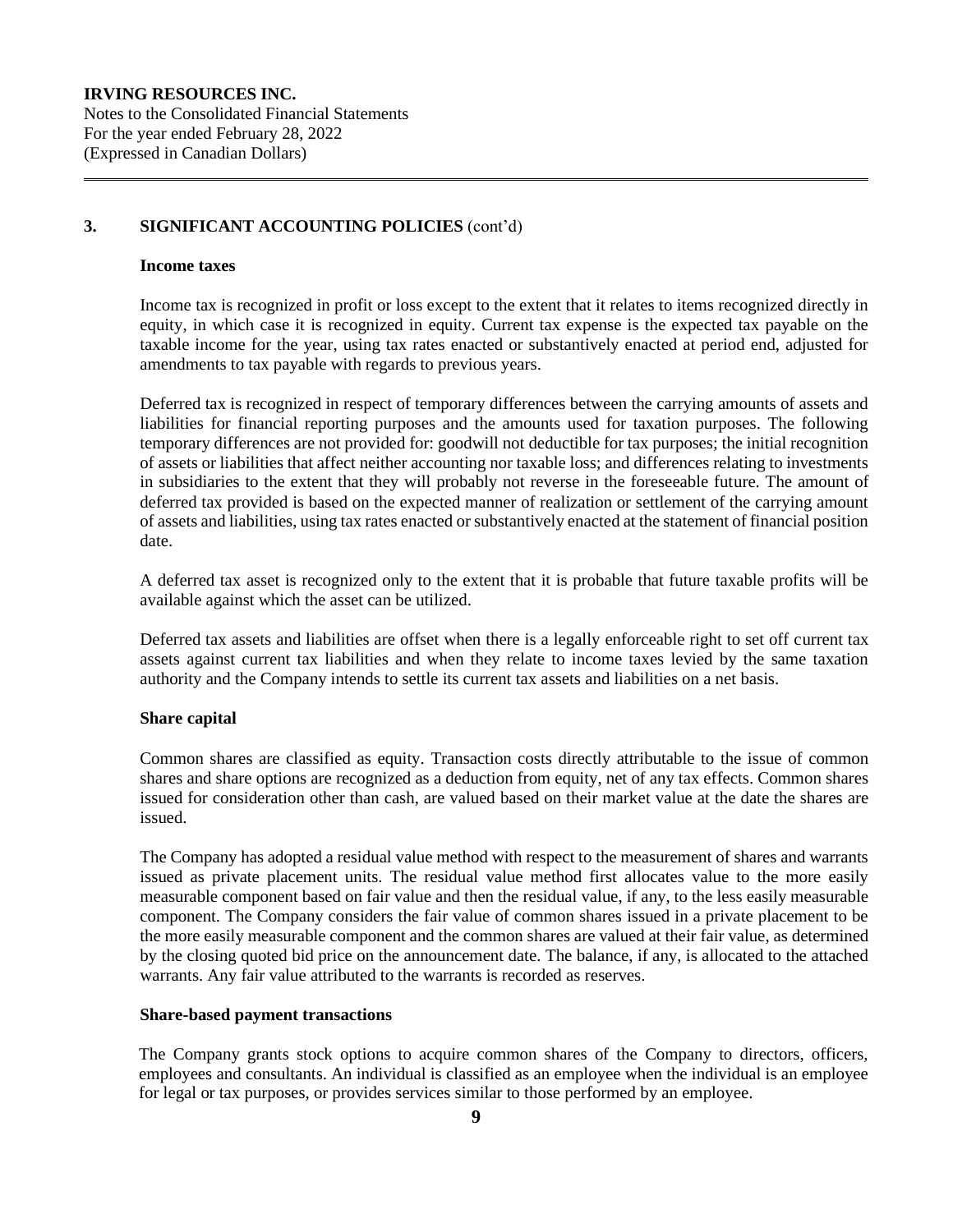Notes to the Consolidated Financial Statements For the year ended February 28, 2022 (Expressed in Canadian Dollars)

# **3. SIGNIFICANT ACCOUNTING POLICIES** (cont'd)

#### **Share-based payment transactions** (cont'd)

Stock options granted to directors, officers and employees are measured at their fair values determined on their grant date using the Black-Scholes option pricing model. They are recognized as an expense over the vesting periods of the options using the graded vesting model. Options granted to consultants or other noninsiders are measured at the fair value of goods or services received from these parties, or at their Black-Scholes fair values if the fair value of goods or services received cannot be measured. A corresponding increase is recorded to share-based payment reserves for share-based compensation recorded.

When stock options are exercised, the cash proceeds along with the amount previously recorded as sharebased payment reserves are recorded as share capital.

#### **Provisions**

#### *Rehabilitation Provision*

The Company is subject to various government laws and regulations relating to environmental disturbances caused by exploration and evaluation activities. The Company records the present value of the estimated costs of legal and constructive obligations required to restore the exploration sites in the period in which the obligation is incurred. The nature of the rehabilitation activities includes restoration, reclamation and re-vegetation of the affected exploration sites.

The rehabilitation provision generally arises when the environmental disturbance is subject to government laws and regulations. When the liability is recognized, the present value of the estimated cost is capitalized by increasing the carrying amount of the related mining assets. Over time, the discounted liability is increased for the changes in present value based on current market discount rates and liability-specific risks.

Additional environment disturbances or changes in rehabilitation costs will be recognized as additions to the corresponding assets and rehabilitation liability in the period which they occur.

#### *Other Provisions*

Provisions are recognized for liabilities of uncertain timing or amount that have arisen as a result of past transactions, including legal or constructive obligations. The provision is measured at the best estimate of the expenditure required to settle the obligation at the reporting date.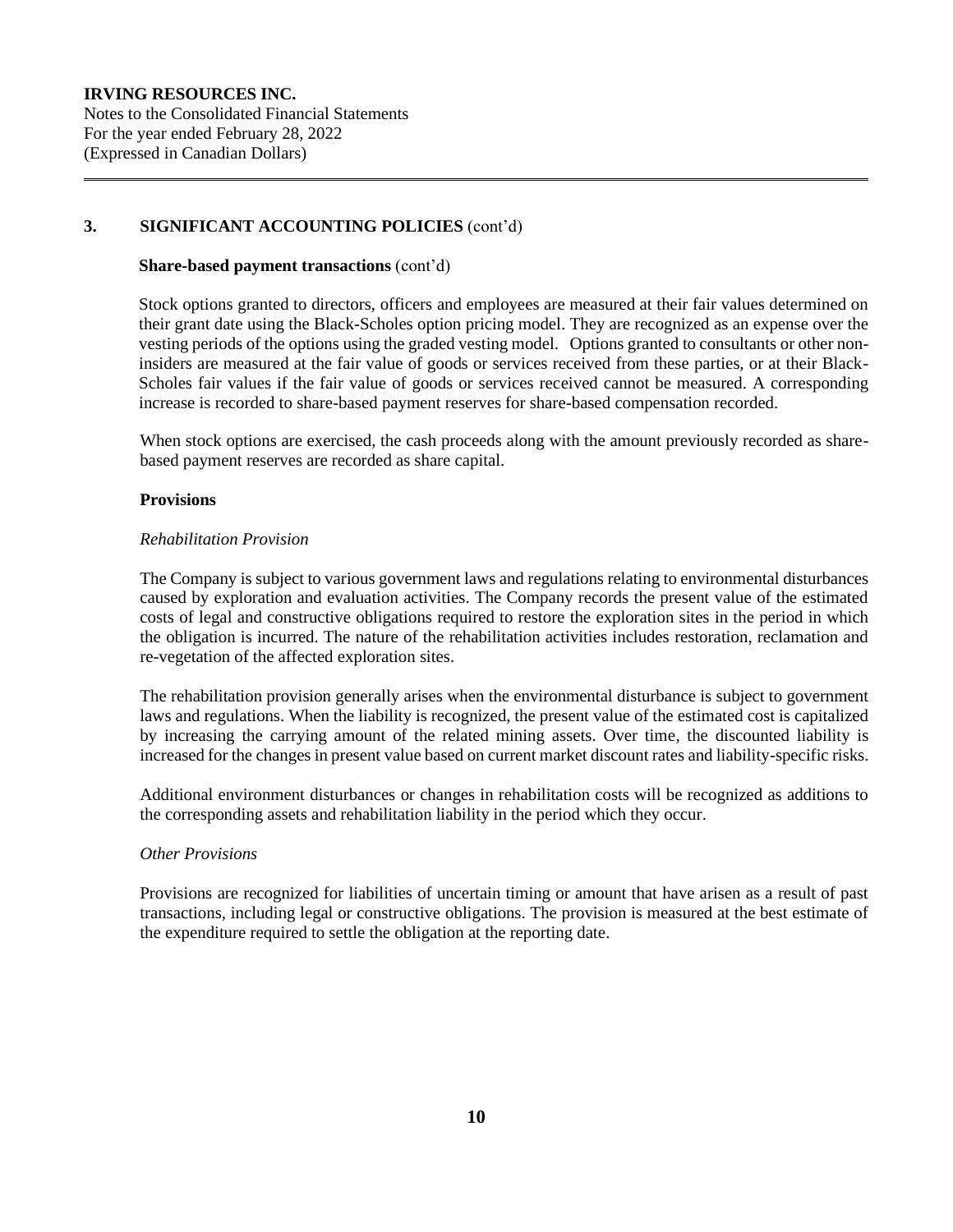Notes to the Consolidated Financial Statements For the year ended February 28, 2022 (Expressed in Canadian Dollars)

#### **3. SIGNIFICANT ACCOUNTING POLICIES** (cont'd)

#### **Earning / loss per share**

Basic earnings / loss per share is computed by dividing the net income or loss applicable to common shares of the Company by the weighted average number of common shares outstanding for the relevant period.

Diluted earnings / loss per share is determined by adjusting the earnings or loss attributable to common shareholders and the weighted average number of common shares outstanding for the effects of dilutive instruments, which includes stock options and common share purchase warrants, as if their dilutive effect was at the beginning of the period. The calculation of the diluted number of common shares assumes that proceeds received from the exercise of "in-the-money" stock options and common share purchase warrants are used to purchase common shares of the Company at their average market price for the period.

In periods that the Company reports a net loss, per share amounts are not presented on a diluted basis as the result would be anti-dilutive.

#### **Foreign currencies**

The functional currency is the currency of the primary economic environment in which the entity operates and has been determined for each entity within the Company. The functional currency for the Company and its subsidiaries is the Canadian dollar. The functional currency determinations were conducted through an analysis of the consideration factors identified in IAS 21, *The Effects of Changes in Foreign Exchange Rates*.

Transactions in currencies other than the Canadian dollar are recorded at exchange rates prevailing on the dates of the transactions. At the end of each reporting period, monetary assets and liabilities of the Company that are denominated in foreign currencies are translated at the rate of exchange at the statement of financial position date while non-monetary assets and liabilities are translated at historical rates. Revenues and expenses are translated at the exchange rates approximating those in effect on the date of the transactions. Exchange gains and losses arising on translation are included in the statement of loss and comprehensive loss.

#### **Property and equipment**

#### *Recognition and Measurement*

On initial recognition, equipment is valued at cost, being the purchase price and directly attributable costs of acquisition required to bring the asset to the location and condition necessary to be capable of operating in a manner intended by the Company, including appropriate borrowing costs and the estimated present value of any future unavoidable costs of dismantling and removing items. The corresponding liability is recognized within provisions.

Equipment is subsequently measured at cost less accumulated depreciation, less any accumulated impairment losses, with the exception of land which is not amortized.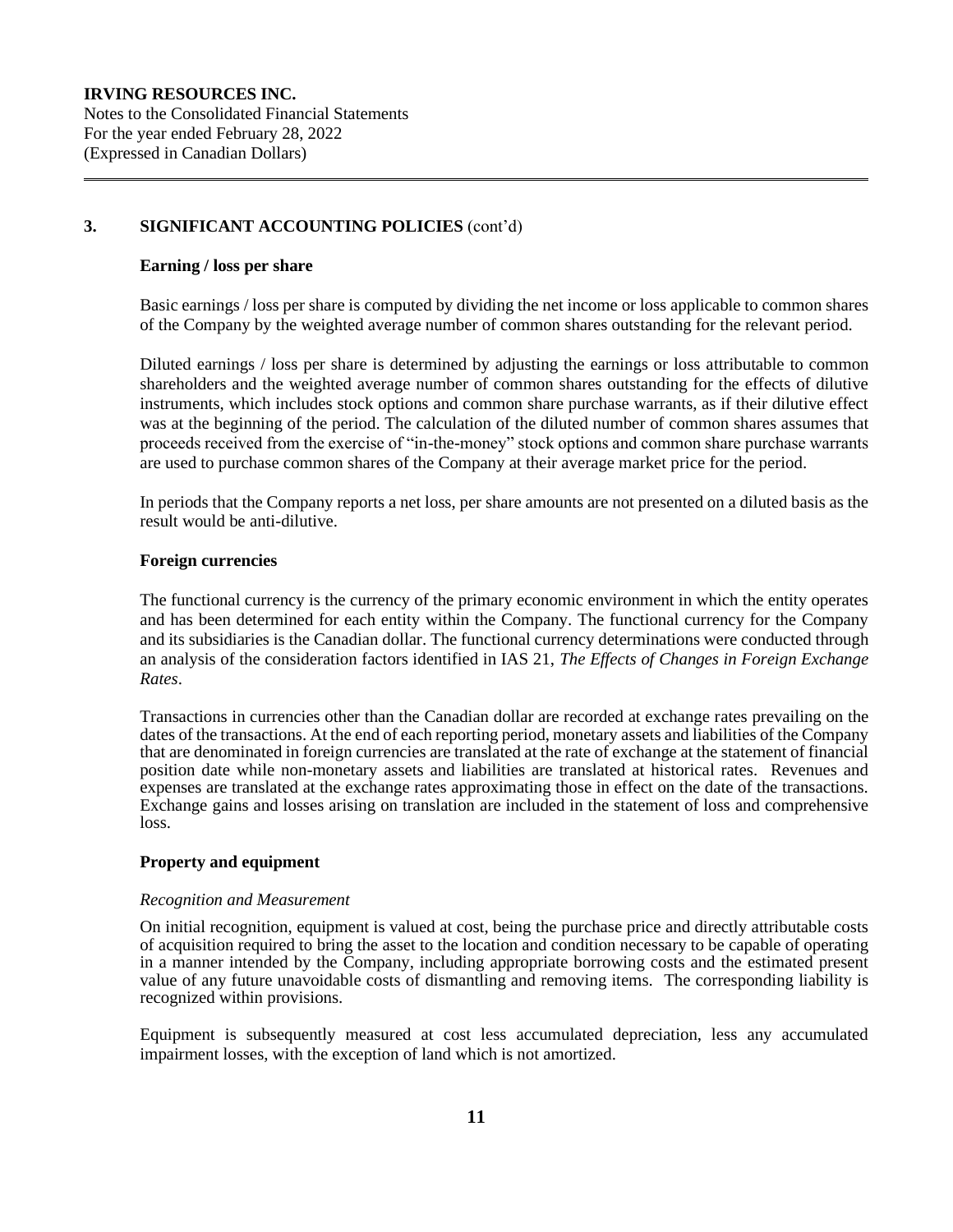Notes to the Consolidated Financial Statements For the year ended February 28, 2022 (Expressed in Canadian Dollars)

#### **3. SIGNIFICANT ACCOUNTING POLICIES** (cont'd)

#### **Property and equipment** (cont'd)

When parts of an item of equipment have different useful lives, they are accounted for as separate items (major components) of property and equipment.

#### *Subsequent Costs*

Subsequent costs are included in the asset's carrying amount or recognized as a separate asset, as appropriate, only when it is probable that future economic benefits associated with the item will flow to the Company and the cost of the item can be measured reliably. All other repairs and maintenance are charged to the profit or loss during the financial period in which they are incurred.

#### *Major Maintenance and Repairs*

The cost of replacing part of an item of property and equipment is recognized in the carrying amount of the item if it is probable that the future economic benefits embodied within the part will flow to the Company and its cost can be measured reliably. The carrying amount of the replaced part is derecognized. The costs of day-to-day servicing of property and equipment are recognized in profit or loss as incurred.

#### *Gains and Losses*

Gains and losses on disposal of an item of equipment are determined by comparing the proceeds from disposal with the carrying amount, and are recognized net within other income in profit or loss.

#### *Depreciation*

Depreciation is recognized in profit or loss and equipment is depreciated over their estimated useful lives using the following methods:

| Computer equipment            |  |
|-------------------------------|--|
| Office furniture and fixtures |  |
| Machinery and equipment       |  |

30% declining balance 20% declining balance 20% declining balance

#### **Impairment of non-financial assets**

The carrying amounts of the Company's non-financial assets, other than deferred tax assets if any, are reviewed at each reporting date to determine whether there is any indication of impairment. If any such indication exists, then the asset's recoverable amount is estimated.

For the purpose of impairment testing, assets that cannot be tested individually are grouped together into the smallest group of assets that generates cash inflows from continuing use that are largely independent of the cash inflows of other assets or groups of assets (the "cash-generating unit" or "CGU"). The recoverable amount of an asset or CGU is the greater of its value in use and its fair value less costs to sell.

In assessing value in use, the estimated future cash flows are discounted to their present value using a pretax discount rate that reflects current market assessments of the time value of money and the risks specific to the asset.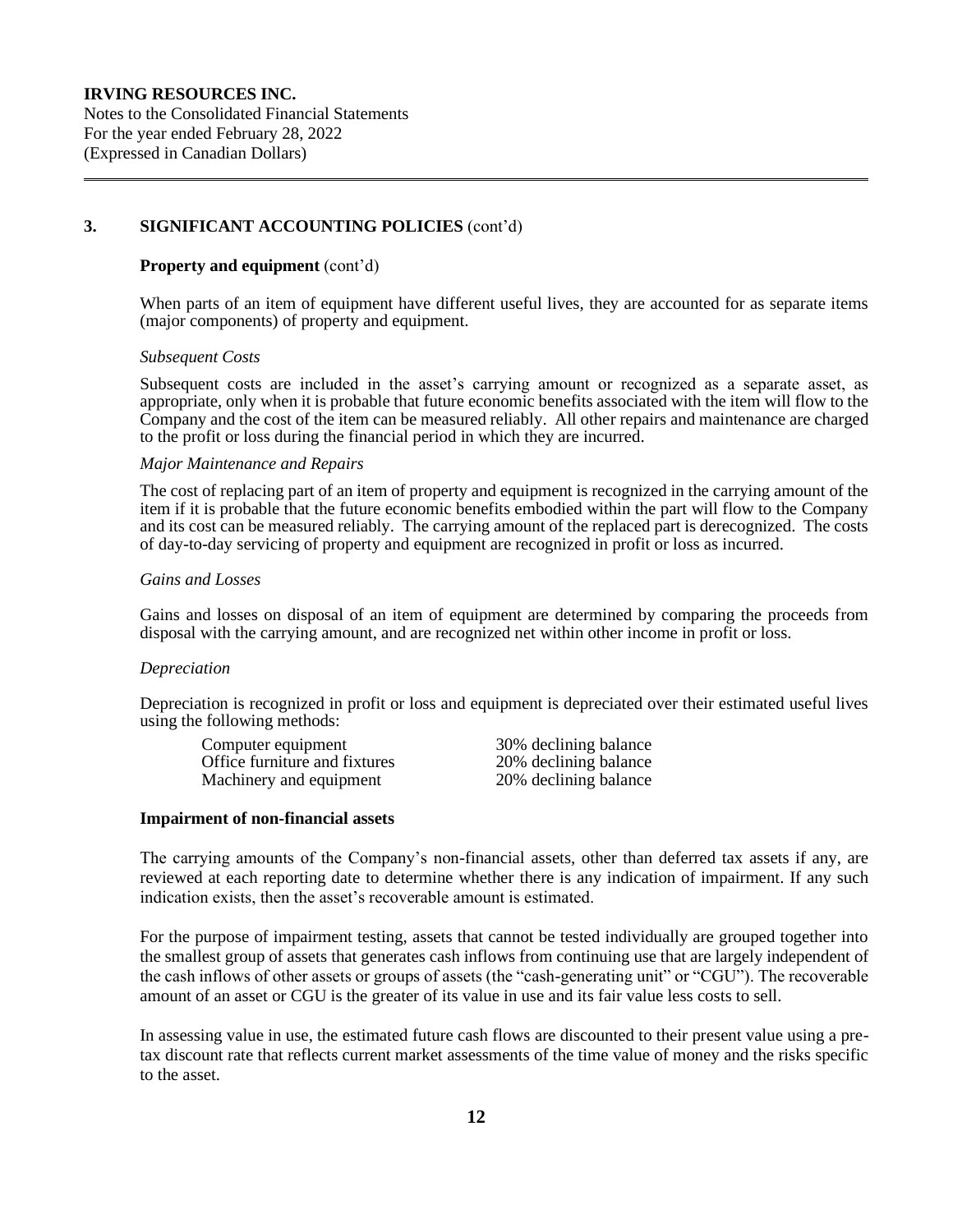Notes to the Consolidated Financial Statements For the year ended February 28, 2022 (Expressed in Canadian Dollars)

#### **3. SIGNIFICANT ACCOUNTING POLICIES** (cont'd)

#### **Impairment of non-financial assets** (cont'd)

The Company's corporate assets do not generate separate cash inflows. If there is an indication that a corporate asset may be impaired, then the recoverable amount is determined for the CGU to which the corporate asset belongs.

An impairment loss is recognized if the carrying amount of an asset or its CGU exceeds its estimated recoverable amount. Impairment losses are recognized in profit or loss.

Impairment losses recognized in prior periods are assessed at each reporting date for any indications that the loss has decreased or no longer exists. An impairment loss is reversed if there has been a change in the estimates used to determine the recoverable amount. An impairment loss is reversed only to the extent that the asset's carrying amount does not exceed the carrying amount that would have been determined, net of depreciation or amortization, if no impairment loss had been recognized. A reversal of an impairment loss is recognized immediately in profit or loss.

#### **Leases**

The Company records all leases similar to finance leases recognizing lease liabilities related to its lease commitments for its office lease, other leased buildings, and an equipment lease. The lease liabilities are measured at present value of the remaining lease payments and discounted using the Company's estimated incremental borrowing rate. The associated right-of-use assets ("RoU asset") will be measured at the lease liabilities amounts and included in Property and Equipment.

#### **New Accounting Standards not yet adopted**

The Company has not applied the following revised IFRS that has been issued but was not yet effective at February 28, 2022. These new accounting standards are not expected to have a significant effect on the Company's accounting policies or financial statements.

*IAS 16, Property, Plant and Equipment – Proceeds before Intended Use***.** The amendment prohibits deducting from the cost of property, plant and equipment amounts received from selling items produced while preparing the asset for its intended use. Instead, a company will recognize such sale proceeds and related cost in the Statement of Loss and Comprehensive Loss. This amendment is effective for financial statements beginning on or after January 1, 2022, with early adoption permitted.

*IAS 12, Income Taxes The amendments* – The amendment will require companies to recognize deferred tax on particular transactions that, on initial recognition, give rise to equal amounts of taxable and deductible temporary differences. The amendments will typically apply to transactions such as leases for the lessee and decommissioning and restoration obligations related to assets in operation. This amendment is effective for financial statements beginning on or after January 1, 2023, with early adoption permitted.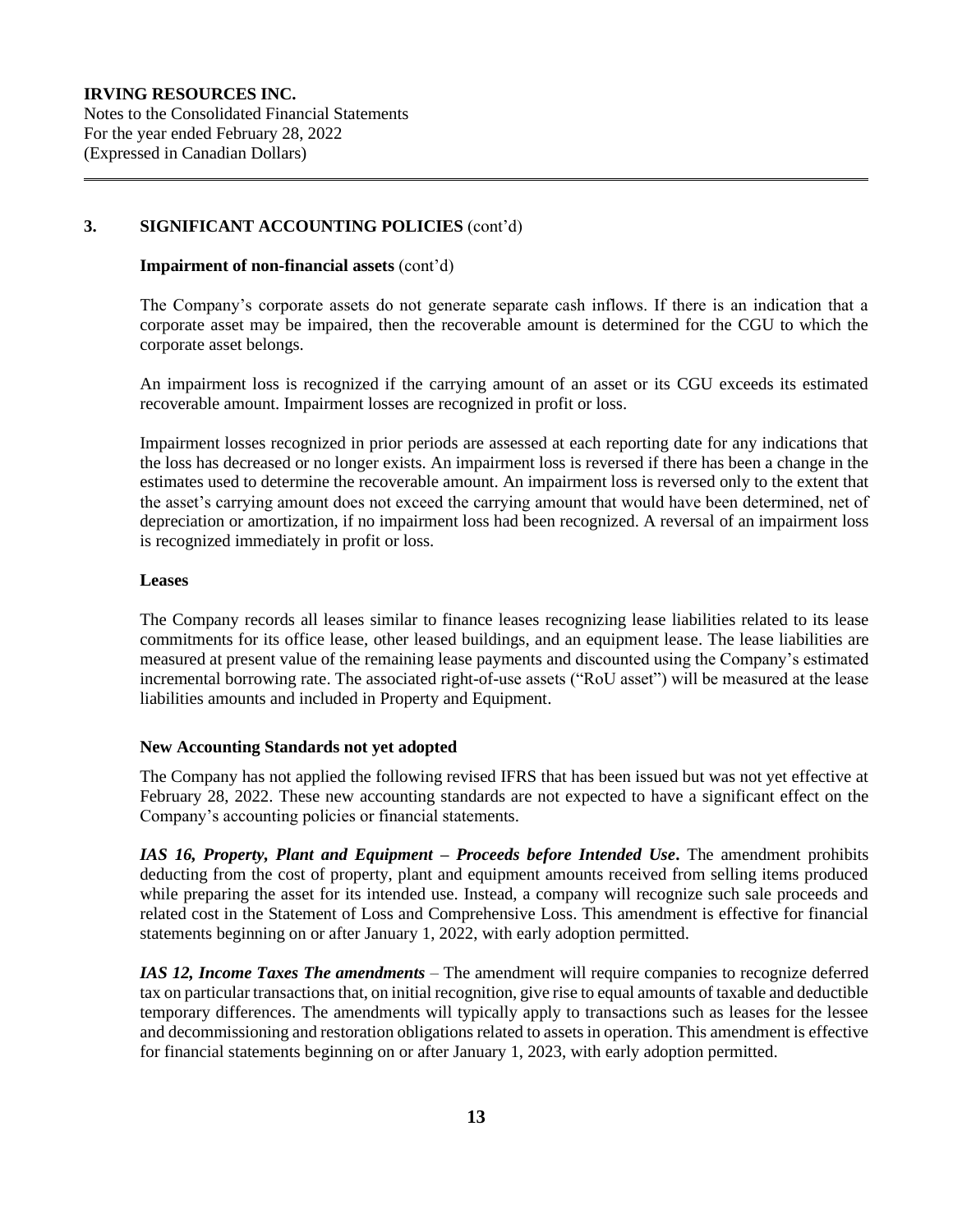Notes to the Consolidated Financial Statements For the year ended February 28, 2022 (Expressed in Canadian Dollars)

#### **4. CRITICAL ACCOUNTING ESTIMATES AND JUDGEMENTS**

The Company makes estimates and assumptions about the future that affect the reported amounts of assets and liabilities. Estimates and judgments are continually evaluated based on historical experience and other factors, including expectations of future events that are believed to be reasonable under the circumstances. In the future, actual experience may differ from these estimates and assumptions.

The effect of a change in an accounting estimate is recognized prospectively by including it in comprehensive income in the period of the change, if the change affects that period only, or in the period of the change and future periods, if the change affects both. Significant assumptions about the future and other sources of estimation uncertainty that management has made at the statement of financial position date, that could result in a material adjustment to the carrying amounts of assets and liabilities, in the event that actual results differ from assumptions made, relate to, but are not limited to, the following:

a) Exploration and evaluation expenditures

The application of the Company's accounting policy for exploration and evaluation expenditures requires judgment in determining whether it is likely that future economic benefits will flow to the Company, which may be based on assumptions about future events or circumstances. Estimates and assumptions made may change if new information becomes available. If, after expenditures are capitalized, information becomes available suggesting that the recovery of expenditures is unlikely, the amount capitalized is written off in profit or loss in the period the new information becomes available.

b) Title to mineral property interests

Although the Company has taken steps to verify title to mineral properties in which it has an interest, these procedures do not guarantee the Company's title. Such properties may be subject to prior agreements or transfers and title may be affected by undetected defects.

c) Share-based payment transactions

The Company measures the cost of equity-settled transactions with employees by reference to the fair value of the equity instruments at the date at which they are granted. Estimating fair value for share-based payment transactions requires determining the most appropriate valuation model, which is dependent on the terms and conditions of the grant. This estimate also requires determining the most appropriate inputs to the valuation model including the expected life of the share option, volatility and dividend yield and making assumptions about them. The assumptions and models used for estimating fair value for sharebased payment transactions are discussed in Note 10.

d) Income taxes

Significant judgement is required in determining the provision for income taxes. There are many transactions and calculations undertaken during the ordinary course of business for which the ultimate tax determination is uncertain. The Company recognizes liabilities and contingencies for anticipated tax audit issues based on the Company's current understanding of the tax law. For matters where it is probable that an adjustment will be made, the Company records its best estimate of the tax liability including the related interest and penalties in the current tax provision. Management believes they have adequately provided for the probable outcome of these matters; however, the final outcome may result in a materially different outcome than the amount included in the tax liabilities.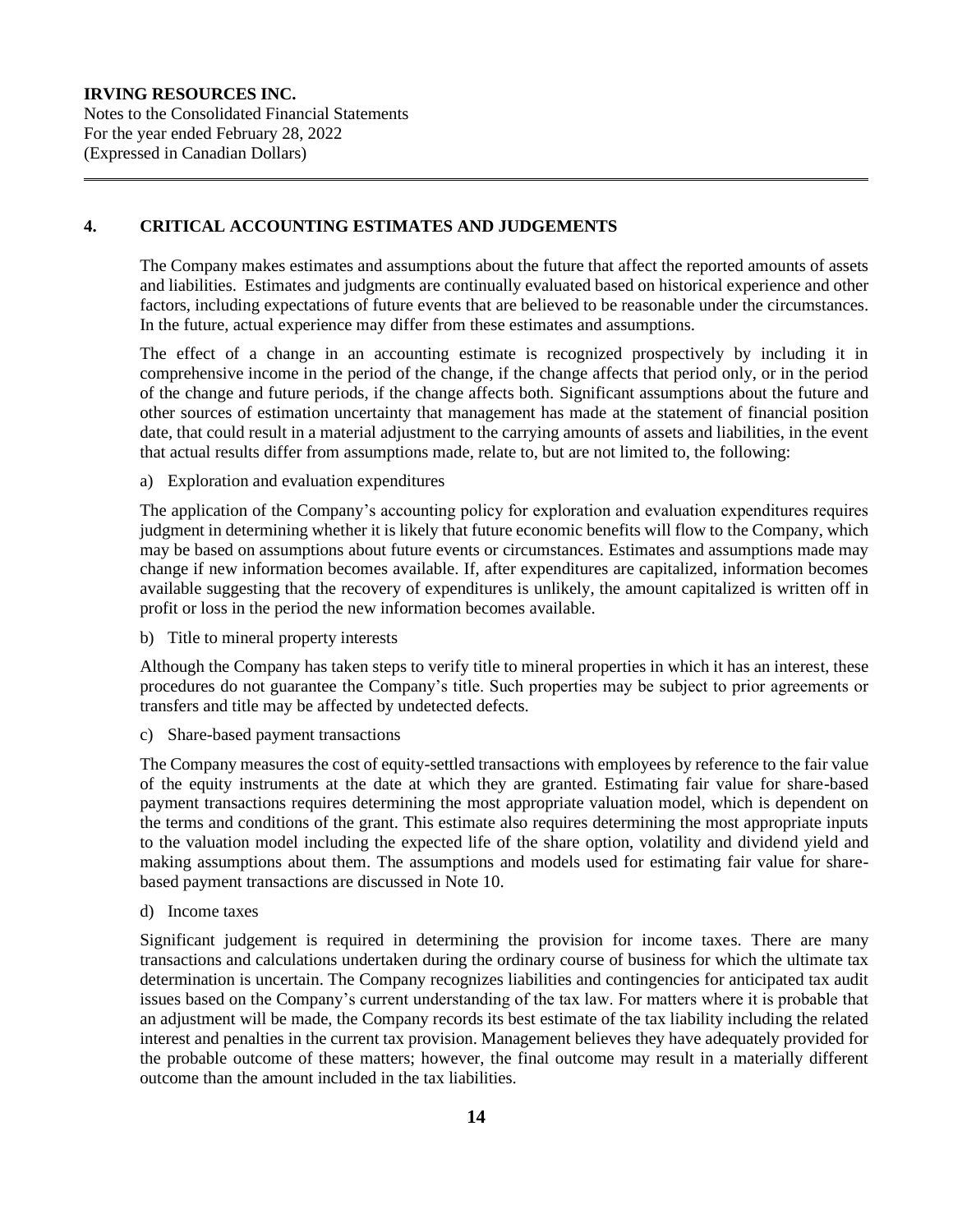Notes to the Consolidated Financial Statements For the year ended February 28, 2022 (Expressed in Canadian Dollars)

# **4. CRITICAL ACCOUNTING ESTIMATES AND JUDGEMENTS** (cont'd)

In addition, the Company recognizes deferred tax assets relating to tax losses carried forward to the extent there are sufficient taxable temporary differences (deferred tax liabilities) relating to the same taxation authority and the same taxable entity against which the unused tax losses can be utilized. However, utilization of the tax losses also depends on the ability of the taxable entity to satisfy certain tests at the time the losses are recouped.

#### e) Leases

The Company applies judgement in determining whether a contract contains an identified asset, whether the Company has the right to control the asset, the term of the lease and discount rate. The lease term is based on considering facts and circumstances, both qualitative and quantitative, that can create an economic incentive to exercise renewal options.

#### **5. RECEIVABLES**

The Company's receivables arise mainly from goods and services tax due from Canadian government taxation authorities.

#### **6. LEASES**

The Company has various leases for equipment, housing and office space. The leases are treated as right-ofuse assets and included in Property and Equipment. The lease liability is presented as a separate line in the consolidated statement of financial position. The related payments are recognized as an expense in the period in which the payment occurs and are included in the consolidated statement of loss and comprehensive loss.

|                                       | <b>Year ended</b><br><b>February 28, 2022</b> | <b>Year ended</b><br><b>February 28, 2021</b> |  |  |
|---------------------------------------|-----------------------------------------------|-----------------------------------------------|--|--|
| Opening balance                       | \$.<br>65,771                                 | \$<br>100,109                                 |  |  |
| <b>Additions</b>                      | 130,797                                       | 36,377                                        |  |  |
| Lease payments made                   | (89,701)                                      | (68, 835)                                     |  |  |
| Interest expense on lease liabilities | 7,735                                         | 7,512                                         |  |  |
| Foreign exchange adjustment           | 4,743                                         | (9,392)                                       |  |  |
|                                       | 119,345                                       | 65,771                                        |  |  |
| Less: current portion                 | (86, 767)                                     | (58, 489)                                     |  |  |
|                                       |                                               |                                               |  |  |
| Long-term portion                     | \$<br>32,578                                  | \$<br>7,282                                   |  |  |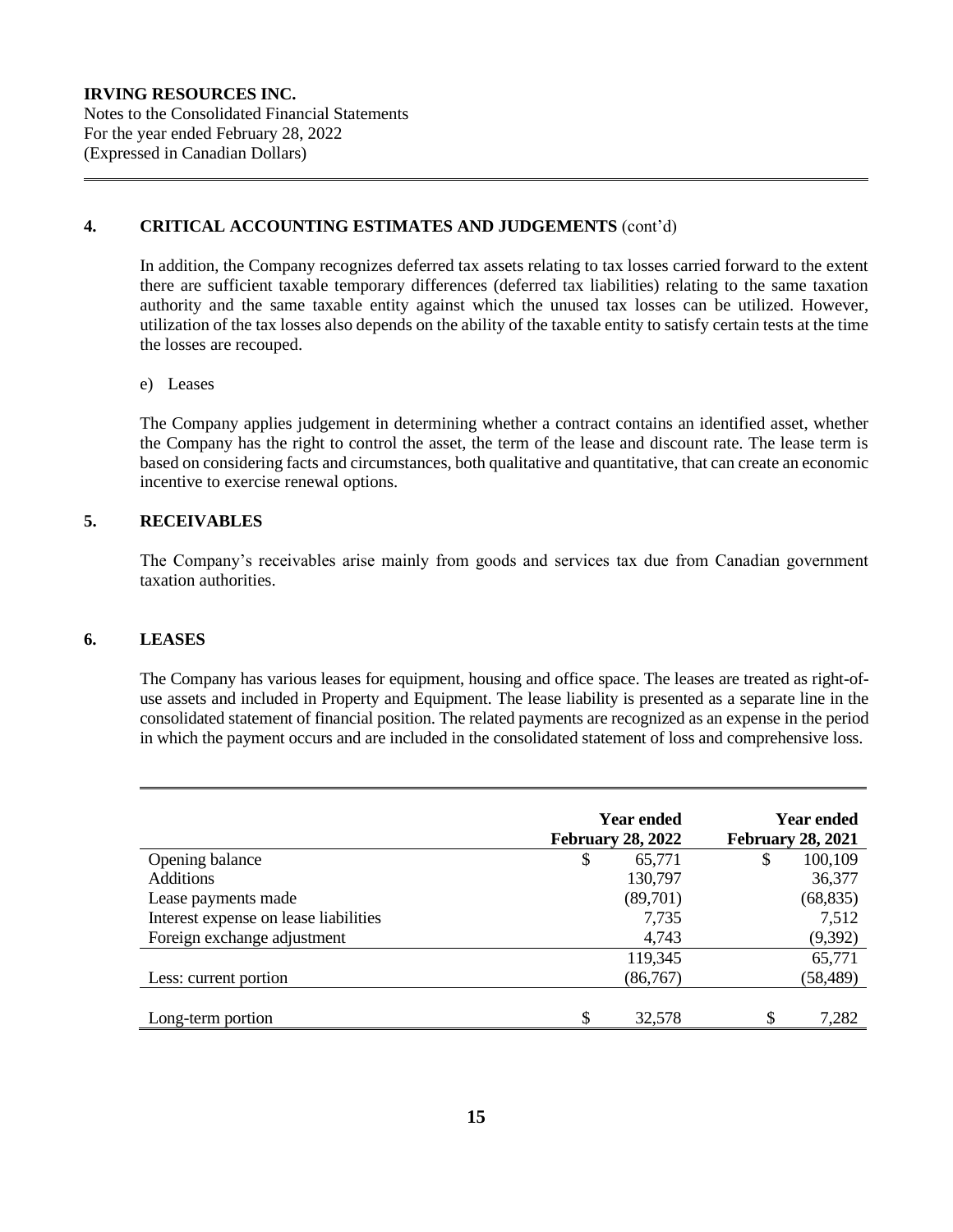Notes to the Consolidated Financial Statements For the year ended February 28, 2022 (Expressed in Canadian Dollars)

# **6. LEASES** (cont'd)

The remaining minimum future lease payments, excluding estimated operating costs, for the term of the lease including assumed renewal periods are as follows: **\$**

| Fiscal 2023 | 85,508 |
|-------------|--------|
| Fiscal 2024 | 30,055 |

# **7. PROPERTY AND EQUIPMENT**

|                                                               | <b>Right of Use</b><br><b>Assets</b> | <b>Machinery</b><br>and<br>equipment | Computer<br>equipment  |               | <b>Office</b><br>furniture<br>and fixtures |               | <b>Total</b>                    |
|---------------------------------------------------------------|--------------------------------------|--------------------------------------|------------------------|---------------|--------------------------------------------|---------------|---------------------------------|
| Cost                                                          |                                      |                                      |                        |               |                                            |               |                                 |
| Balance, February 29, 2020                                    | 139,033<br>\$                        | 183,507<br>$\mathbb{S}$              | 23,158<br>$\mathbb{S}$ | \$            | 7,827                                      | \$            | 353,525                         |
| <b>Additions</b>                                              | 36,377                               | 24,671                               | 4,522                  |               |                                            |               | 65,570                          |
| Balance, February 28, 2021<br>Disposals                       | 175,410<br>(81, 877)                 | 208,178                              | 27,680                 |               | 7,827                                      |               | 419,095<br>(81, 877)            |
| Additions                                                     | 130,797                              | 17,315                               |                        |               | 4,556                                      |               | 152,668                         |
| Balance, February 28, 2022                                    | \$224,330                            | \$225,493                            | \$ 27,680              | $\mathcal{S}$ | 12,383                                     | \$            | 489,886                         |
| <b>Accumulated depreciation</b><br>Balance, February 29, 2020 | \$<br>42,671                         | \$<br>11,813                         | $\mathcal{S}$<br>3,245 | $\$\$         | 783                                        | $\mathcal{S}$ | 58,512                          |
| <b>Additions</b>                                              | 68,478                               | 36,383                               | 6,619                  |               | 1,387                                      |               | 112,867                         |
| Balance, February 28, 2021<br>Disposals<br><b>Additions</b>   | 111,149<br>(76, 897)<br>83,397       | 48,196<br>35,446                     | 9,864<br>5,169         |               | 2,170<br>1,465                             |               | 171,379<br>(76, 897)<br>125,477 |
| Balance, February 28, 2022                                    | \$117,649                            | \$83,642                             | 15,033<br>\$           | \$            | 3,636                                      | \$            | 219,959                         |
| <b>Carrying amounts</b>                                       |                                      |                                      |                        |               |                                            |               |                                 |
| At February 28, 2021                                          | 64,261<br>\$                         | \$159,982                            | \$<br>17,816           | \$            | 5,657                                      | \$            | 247,716                         |
| At February 28, 2022                                          | \$106,681                            | \$141,851                            | \$<br>12,647           | \$            | 8,747                                      | \$            | 269,927                         |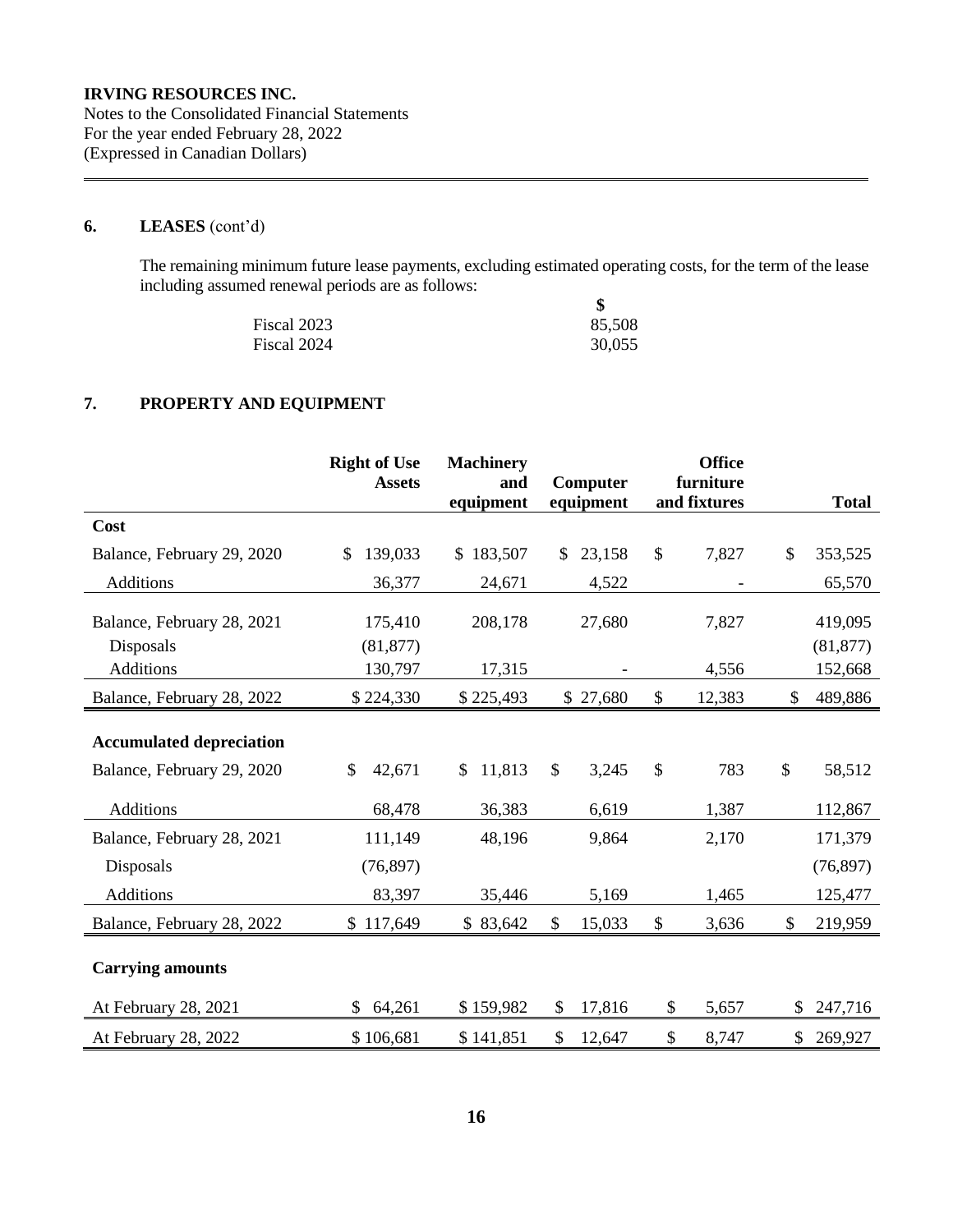Notes to the Consolidated Financial Statements For the year ended February 28, 2022 (Expressed in Canadian Dollars)

# **8. EXPLORATION AND EVALUATION ASSETS**

The following expenditures were incurred on the Company's exploration and evaluation assets:

|                                           | Omu              | Other         |                  |
|-------------------------------------------|------------------|---------------|------------------|
| Year ended February 28, 2022              | Property         | Properties    | Total            |
| Opening balance, February 28, 2021        | \$21,565,905     | \$<br>861,171 | \$<br>22,427,076 |
|                                           |                  |               |                  |
| Additions:                                |                  |               |                  |
| Acquisition costs                         | 3,572            | 99,750        | 103,322          |
| Assays and sampling                       | 380,936          | 31,170        | 412,106          |
| Consulting/management/administration      | 1,156,631        | 77,432        | 1,234,063        |
| Drilling related                          | 2,407,109        |               | 2,407,109        |
| Geophysics/other engineering studies      | 60,401           | 151,136       | 211,537          |
| Materials and supplies                    | 768,061          | 23,712        | 791,773          |
| Staking and claims registration           | 46,021           | 75,515        | 121,536          |
| Travel and transportation                 | 346,023          | 19,328        | 365,351          |
|                                           | 5,168,754        | 478,043       | 5,646,797        |
|                                           |                  |               |                  |
| Total, exploration and evaluation assets, |                  |               |                  |
| February 28, 2022                         | \$26,734,659     | \$1,339,214   | \$<br>28,073,873 |
|                                           |                  |               |                  |
|                                           | Omu              | Other         |                  |
| Year ended February 28, 2021              | Property         | Properties    | Total            |
|                                           |                  |               |                  |
| Opening balance, February 29, 2020        | 13,598,758<br>\$ | 172,133<br>\$ | \$<br>13,770,891 |
| Additions:                                |                  |               |                  |
| Acquisition costs                         | 140,300          | 253,750       | 394,050          |
| Assays and sampling                       | 832,387          | 58,963        | 891,350          |
| Consulting/management/administration      | 1,425,469        | 239,372       | 1,664,841        |
| Drilling related                          | 3,959,843        |               | 3,959,843        |
| Geophysics/other engineering studies      | 207,232          | 29,893        | 237,125          |
| Materials and supplies                    | 1,105,368        | 8,428         | 1,113,796        |
| Staking and claims registration           | 76,404           | 97,717        | 174,121          |
| Travel and transportation                 | 220,144          | 915           | 221,059          |
|                                           | 7,967,147        | 689,038       | 8,656,185        |
| Total, exploration and evaluation assets, |                  |               |                  |
| February 28, 2021                         | \$21,565,905     | \$<br>861,171 | \$<br>22,427,076 |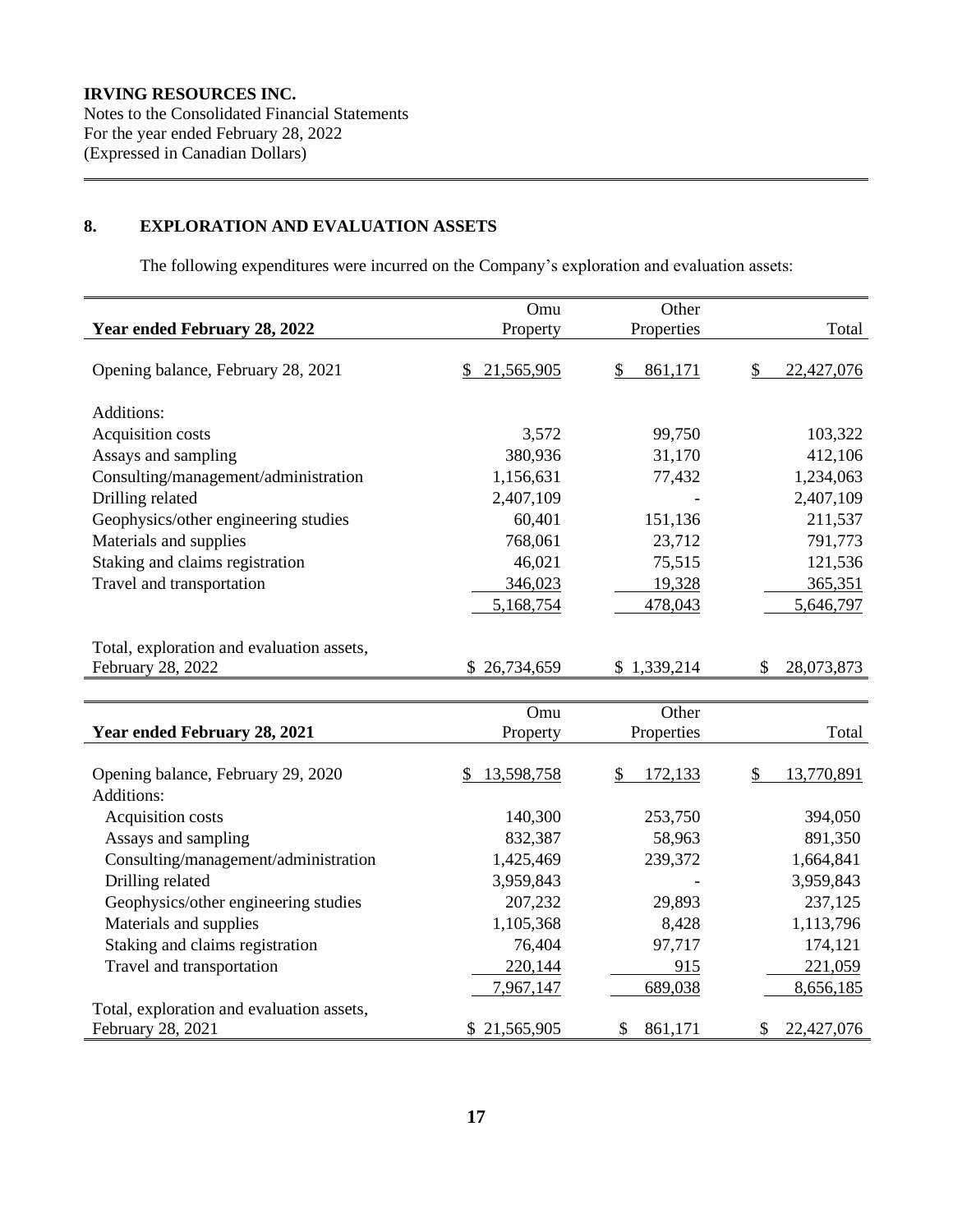Notes to the Consolidated Financial Statements For the year ended February 28, 2022 (Expressed in Canadian Dollars)

#### **8. EXPLORATION AND EVALUATIONS ASSETS** (cont'd)

Title to exploration and evaluation assets involves certain inherent risks due to the difficulties of determining the validity of certain claims as well as the potential for problems arising from the frequently ambiguous conveyancing history characteristic of many exploration and evaluation assets. The Company has investigated title to all of its exploration and evaluation assets and to the best of its knowledge, title to all of the assets is in good standing.

a) Omu Property

The Company entered into an agreement to purchase a 100% interest in a mining right for the Omui Property located in Hokkaido, Japan. The mining right encompasses an area of approximately 2.98 sq km. The total purchase price for the mining right is JPY40,000,000 cash (CAD \$477,000; paid) and 135,747 common shares of the Company issued at a value of \$118,100.

The Company has also filed a total of 57 prospecting licenses covering additional prospective ground in the vicinity of the Omui Property.

The Company purchased a total of 1.35 sq km of surface rights covering an area over the Omui Property for total purchase price JPY38,145,974 (CAD\$458,279).

The Company entered into long-term leases of surface rights covering a total area of 1.06 sq km in an area over the Omui Property. The total costs for the initial five-year period is JPY10,637,140 (CAD\$129,613). The leases are for a five-year term and can be extended for up to three additional five-year periods. Included in long-term prepaids are the refundable deposits associated with these long-term leases.

#### b) Other Properties

The Company has filed mineral prospecting licenses with the Ministry of Economy, Trade and Industry (METI) in various other areas (Prefectures) within Japan. These mineral prospecting licenses are in various stages of early exploration. The Company will conduct exploration and if a property does not warrant further exploration, the Company will surrender or withdrawal their applications from the METI.

During the year ended February 28, 2021, the Company signed a binding option agreement to acquire the 5.2 sq km Yamagano mining license. The option is exercisable for a period of ten years from the date of the agreement, September 26, 2020. In order to exercise the option, the Company must issue a total of 350,000 common shares over four years, with the initial 87,500 common shares issued during the year ended February 28, 2021 with a value of \$253,750, and 87,500 common shares due on each of the first, second and third anniversaries of the date of the agreement and incur, within three years after the date of the agreement, aggregate property expenditures of US\$250,000 on the property and on properties controlled by the Company within 10 km of the outer boundaries of the property. The Company also holds 19 mineral prospecting licenses in areas surrounding the Yamagano mining license. During the year ended February 28, 2022, the Company issued 87,500 common shares with a value of \$99,750 as part of the share issuance due on the first anniversary of the option agreement.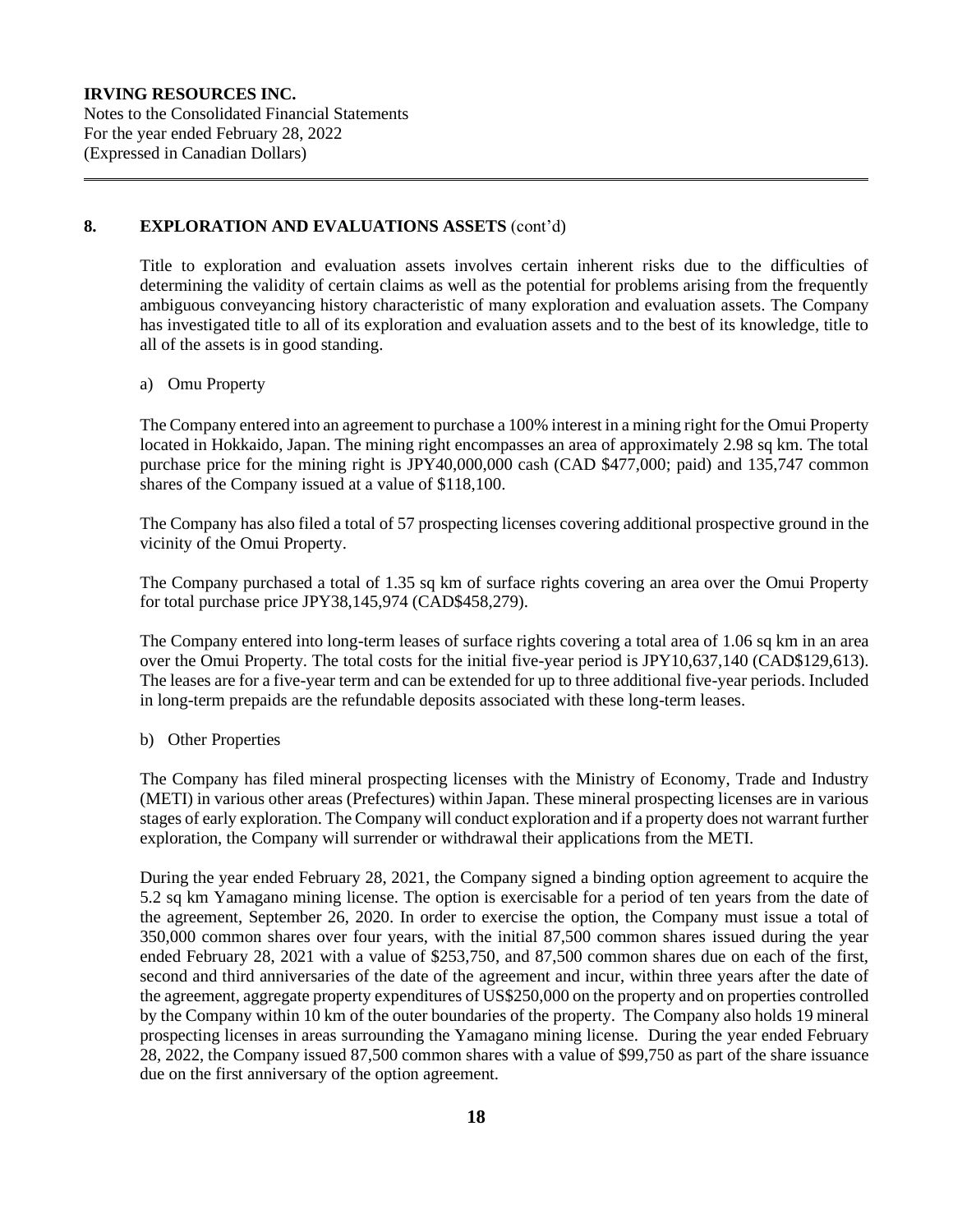Notes to the Consolidated Financial Statements For the year ended February 28, 2022 (Expressed in Canadian Dollars)

#### **8. EXPLORATION AND EVALUATION ASSETS** (cont'd…)

c) Tanzania Property

The Company, through its wholly-owned Tanzanian subsidiary, and with its joint venture participant, JOGMEC, had exploration prospecting licenses in Tanzania, Africa. During the year ended February 28, 2019, the Company elected to surrender the final license and as at February 28, 2022, the Company is in the process of winding up the subsidiary in Tanzania. The carrying value of properties in Tanzania is \$Nil (2021 - \$Nil).

#### d) Malawi Property

The Company had a Rare Earth Element ("REE") exploration project in Malawi, Africa through its whollyowned Malawian subsidiary, and with its joint venture participant, JOGMEC. During the year ended February 28, 2019, the Company elected to write-down the deferred exploration costs and commenced the process of surrendering the EPL. During the year ended February 28, 2021, the Company received notice that SSL was dissolved. The carrying value of properties in Malawi is \$Nil (2021 - \$Nil).

#### **9. JOINT VENTURES**

#### a) Joint Exploration Agreement

The Company holds a Joint Exploration Agreement (JEA) under which JOGMEC contributes 67% of the funding and holds a 67% option to all of the JEA projects.

The Company, as operator of the JEA, conducts REE project identification and exploration. The objective of the JEA is to identify, analyze and perform metallurgical evaluation leading to production of REEs. All the property investigation costs will be expensed as incurred until the Company assesses whether there is any future benefit of REEs and acquires the rights to the property.

b) Project Venture Agreement

On May 9, 2016 and amended on October 31, 2016, the Company entered into a Project Venture Agreement ("PVA") with JOGMEC in the Republic of Madagascar. The participating interest and contributions of each of the joint venture partners are 90% JOGMEC and 10% the Company, with the Company having an option to increase its participating interest up to 33% with the reimbursement to JOGMEC of a corresponding percentage of the costs incurred on the project. In conjunction with the PVA, the Company has incorporated a joint venture subsidiary in Madagascar named, "New River Stone Ltd". During the year ended February 28, 2021, the Company dissolved the subsidiary in Madagascar and the PVA was terminated.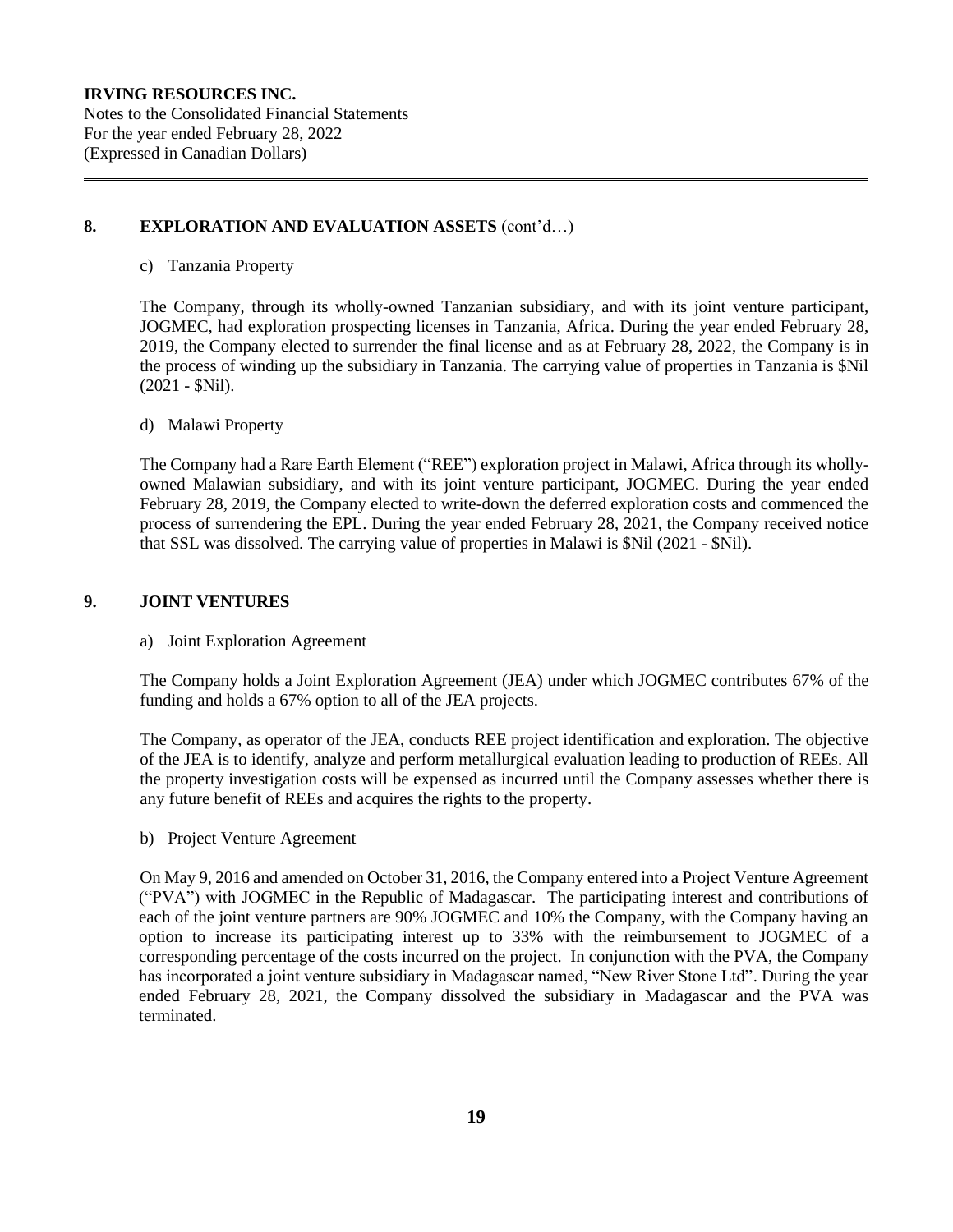Notes to the Consolidated Financial Statements For the year ended February 28, 2022 (Expressed in Canadian Dollars)

#### **10. SHAREHOLDERS' EQUITY**

#### *Authorized*

Unlimited number of common shares without par value:

During the year ended February 28, 2022, the Company:

- a) Completed a private placement on April 12, 2021, issuing 3,575,545 common shares for gross proceeds of \$7,544,400 at a price of \$2.11 per common share.
- b) Issued 120,000 common shares for gross proceeds of \$168,000 pursuant to the exercise of stock options. The Company reallocated the fair value of these stock options previously recorded in the amount of \$99,478 from reserves to share capital.
- c) Issued 87,500 common shares valued at \$1.14 per share pursuant to the terms of a mineral property agreement. See Note 8.

During the year ended February 28, 2021, the Company:

- a) Completed a private placement on June 29, 2020, issuing 1,279,093 common shares for gross proceeds of \$3,517,506 at a price of \$2.75 per common share.
- b) Issued 1,134,999 common shares for gross proceeds of \$1,155,997 pursuant to the exercise of stock options. The Company reallocated the fair value of these stock options previously recorded in the amount of \$709,963 from reserves to share capital.
- c) Issued 942,641 common shares for gross proceeds of \$1,649,622 pursuant to the exercise of warrants.
- d) Issued 87,500 common shares valued at \$2.90 per share pursuant to the terms of a mineral property agreement. See Note 8.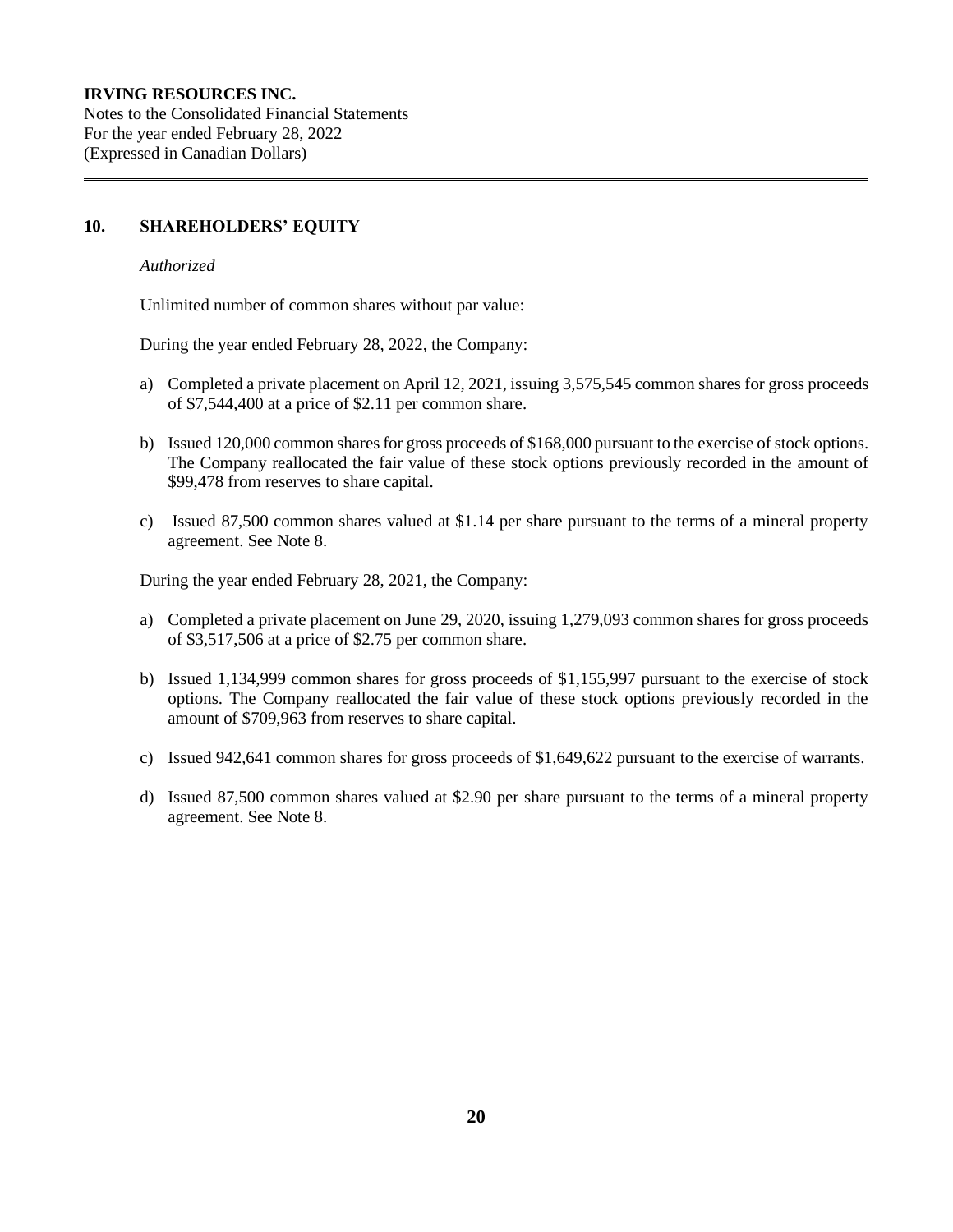Notes to the Consolidated Financial Statements For the year ended February 28, 2022 (Expressed in Canadian Dollars)

#### **10. SHAREHOLDERS' EQUITY** (cont'd…)

#### **Stock options**

The Company, in accordance with its stock option plan, is authorized to grant options to directors, employees and consultants, to acquire up to 10% of its issued and outstanding common stock. The exercise price of each option shall not be less than the market price of the Company's stock on the date of grant. The options can be granted for a maximum term of ten years with vesting period determined by the board of directors.

Stock option transactions and the number of stock options outstanding are summarized as follows:

|                                    | Number of        | Weighted Average      |
|------------------------------------|------------------|-----------------------|
|                                    | Options          | <b>Exercise Price</b> |
| Opening balance, February 29, 2020 | 4,013,334<br>-\$ | 1.90                  |
| Granted                            | 1,585,000        | 3.53                  |
| Exercised                          | (1, 134, 999)    | 1.02                  |
|                                    |                  |                       |
| Outstanding, February 28, 2021     | 4,463,335        | 2.71                  |
| Granted                            | 1,855,000        | 1.15                  |
| Exercised                          | (120,000)        | 1.40                  |
| Expired                            | (905,000)        | 1.40                  |
|                                    |                  |                       |
| Outstanding, February 28, 2022     | 5,293,335<br>\$  | 2.41                  |

Stock options outstanding at February 28, 2022 are as follows:

| Options     | Options     | Exercise      |                    |
|-------------|-------------|---------------|--------------------|
| Outstanding | Exercisable | Price         | <b>Expiry Date</b> |
|             |             | $\mathcal{S}$ |                    |
| 126,668     | 126,668     | 2.15          | April 26, 2022 *   |
| 100,000     | 100,000     | 2.87          | August 2, 2022     |
| 1,361,667   | 1,361,667   | 2.70          | September 9, 2022  |
| 200,000     | 200,000     | 2.77          | November 5, 2022   |
| 10,000      | 10,000      | 2.96          | December 10, 2022  |
| 55,000      | 55,000      | 4.00          | February 24, 2023  |
| 35,000      | 35,000      | 2.87          | April 24, 2023     |
| 1,550,000   | 1,033,333   | 3.55          | September 4, 2023  |
| 110,000     | 36,667      | 2.09          | March 1, 2024      |
| 1,745,000   |             | 1.09          | December 21, 2024  |
|             |             |               |                    |
| 5,293,335   | 2,958,335   |               |                    |

\* Subsequent to February 28, 2022, these stock options expired unexercised.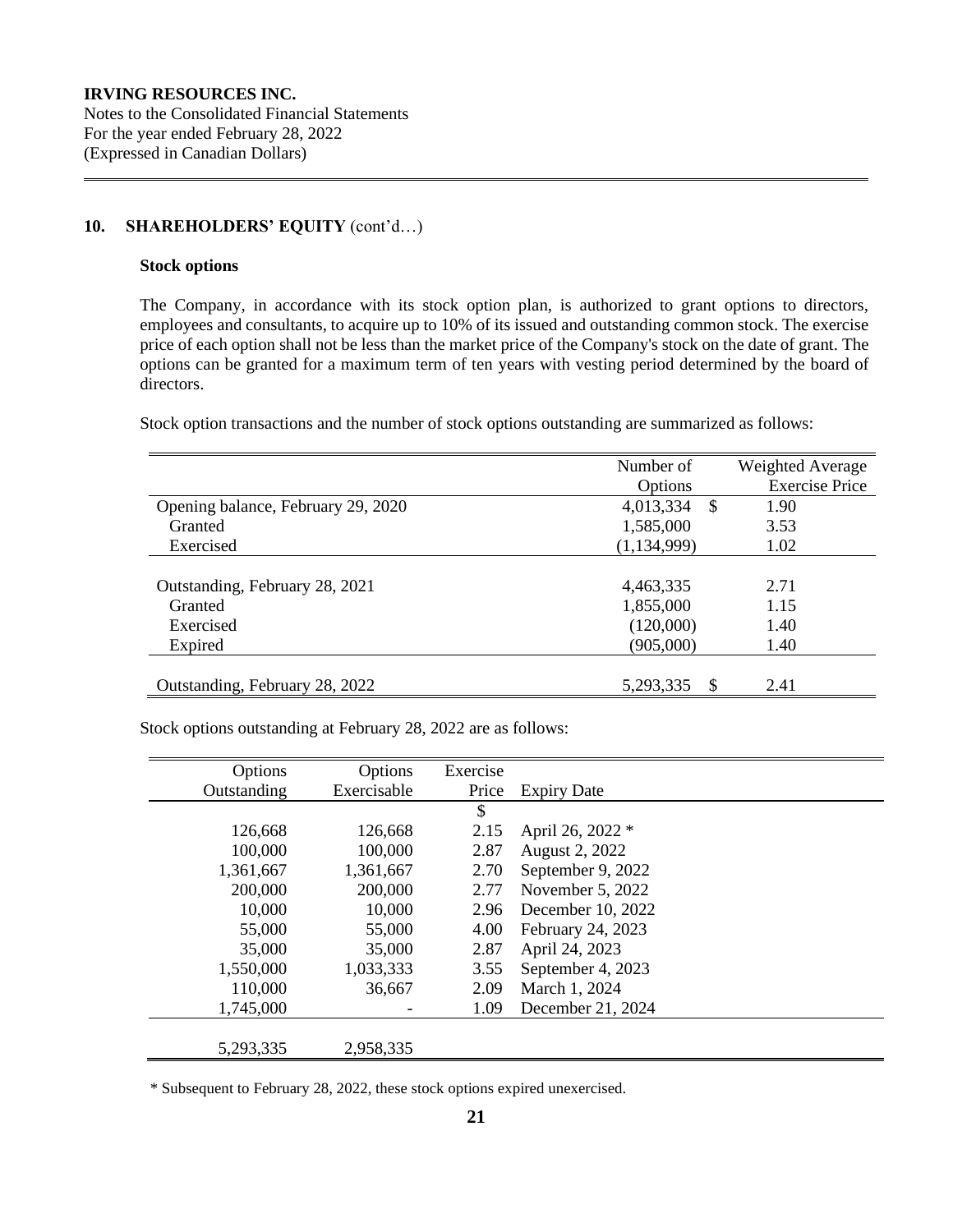Notes to the Consolidated Financial Statements For the year ended February 28, 2022 (Expressed in Canadian Dollars)

#### **10. SHAREHOLDERS' EQUITY** (cont'd…)

#### **Warrants**

Warrant transactions and the number of warrants outstanding are summarized as follows:

|                                                      |            |                       | Weighted |
|------------------------------------------------------|------------|-----------------------|----------|
|                                                      | Number of  |                       | Average  |
|                                                      | Warrants   | <b>Exercise Price</b> |          |
| Opening balance, February 29, 2020                   | 942,641    |                       | 1.75     |
| Exercised                                            | (942, 641) |                       | 1.75     |
| Outstanding, February 28, 2021 and February 28, 2022 |            |                       |          |

#### **Share-based compensation**

During the year ended February 28, 2022, the Company granted 1,855,000 stock options to directors, officers, employees and consultants  $(2021 - 1,585,000)$ . The estimated weighted average fair value of these options is \$0.71 per option (2021 - \$2.18). The total amount of fair value of vested stock options amortized during the period is \$1,805,267 (2021 - \$3,465,469). This amount has been expensed as share-based compensation in the statement of loss and comprehensive loss.

The following weighted average assumptions were used for the Black-Scholes valuation of stock options granted during the year:

|                          | Year ended<br>February 28, 2022 | Year ended<br>February 28, 2021 |
|--------------------------|---------------------------------|---------------------------------|
| Risk-free interest rate  | 1.01%                           | 0.28%                           |
| Expected life of options | 3.0 years                       | 3.0 years                       |
| Annualized volatility    | 100.00%                         | 100.00%                         |
| Dividend rate            | $0.00\%$                        | $0.00\%$                        |
| Forfeiture rate          | 0.00%                           | 0.00%                           |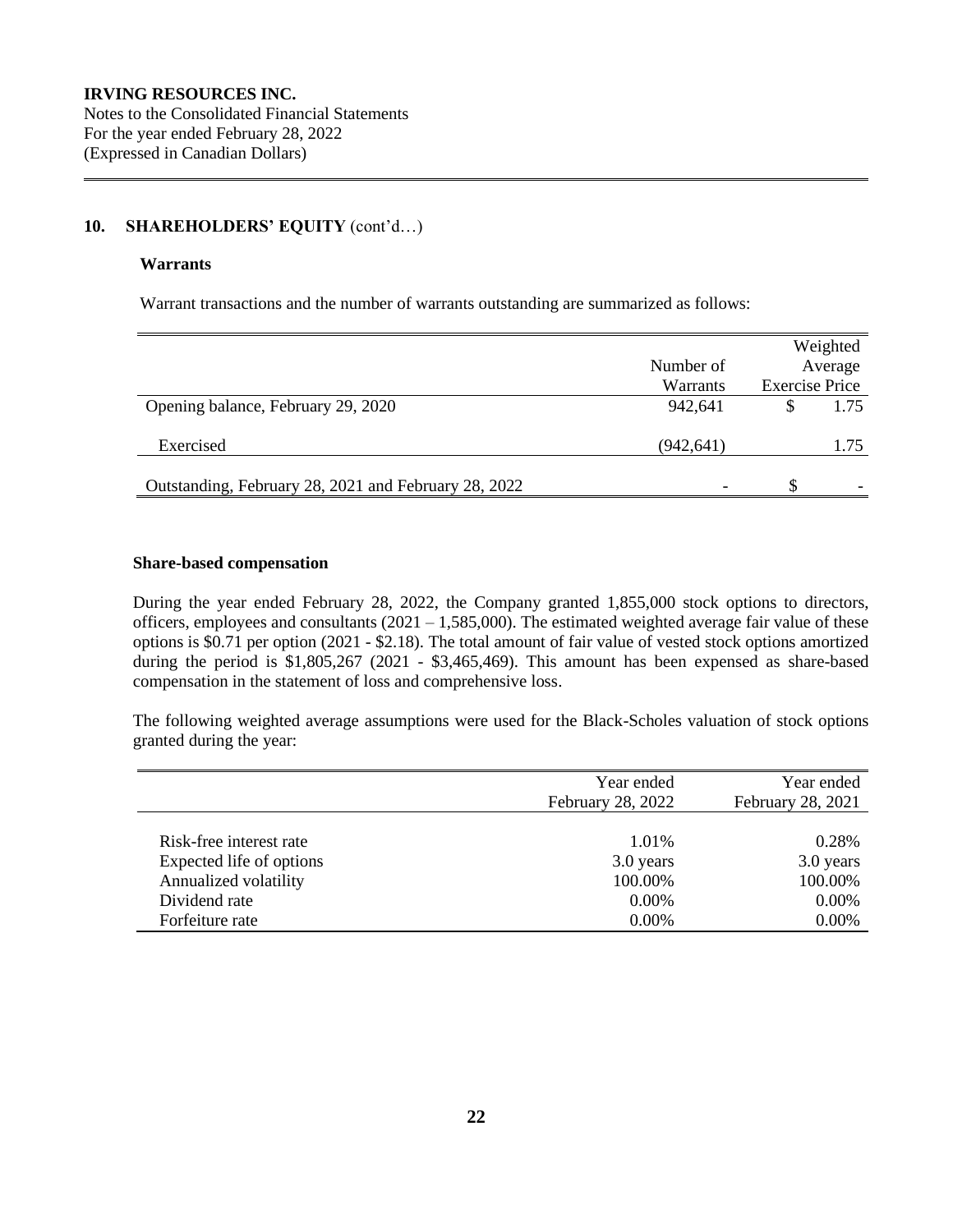Notes to the Consolidated Financial Statements For the year ended February 28, 2022 (Expressed in Canadian Dollars)

#### **11. RELATED PARTY TRANSACTIONS**

|                                    | Year ended               | Year ended        |                    |  |
|------------------------------------|--------------------------|-------------------|--------------------|--|
|                                    | February 28, 2022        | February 28, 2021 |                    |  |
| Management fees<br>Consulting fees | \$<br>187,675<br>317,832 | \$                | 191,560<br>332,237 |  |
|                                    | \$<br>505,507            | \$                | 523,797            |  |

a) Included in the management fees were fees for services provided by the President and Chief Executive Officer and Chief Financial Officer.

b) Included in consulting fees are amounts paid to independent directors for services other than their role as directors.

c) During the year, 950,000 (2021 – 950,000) stock options were granted to directors and officers. The total vested share-based compensation allocated to directors and officers is \$1,002,850 (2021 - \$1,966,557).

As of February 28, 2022, \$Nil (February 28, 2021 – \$10,571) is due to related parties. The amounts due to related parties are unsecured, non-interest bearing, and have no specific terms of payment.

#### **Key Management Compensation**

Key management personnel are those persons having authority and responsibility for planning, directing and controlling the activities of the Company, directly or indirectly. Key management personnel include the Company's executive officers and Board of Director members.

Other than disclosed above, there was no other compensation paid to key management during the years ended February 28, 2022 and 2021.

#### **12. SUPPLEMENTAL DISCLOSURE WITH RESPECT TO CASH FLOWS**

The significant non-cash transactions for the year ended February 28, 2022:

a) Included in accounts payable and accrued liabilities are \$626,552 related to deferred exploration costs.

The significant non-cash transactions for the year ended February 28, 2021:

**b)** Included in accounts payable and accrued liabilities are \$647,934 related to deferred exploration costs.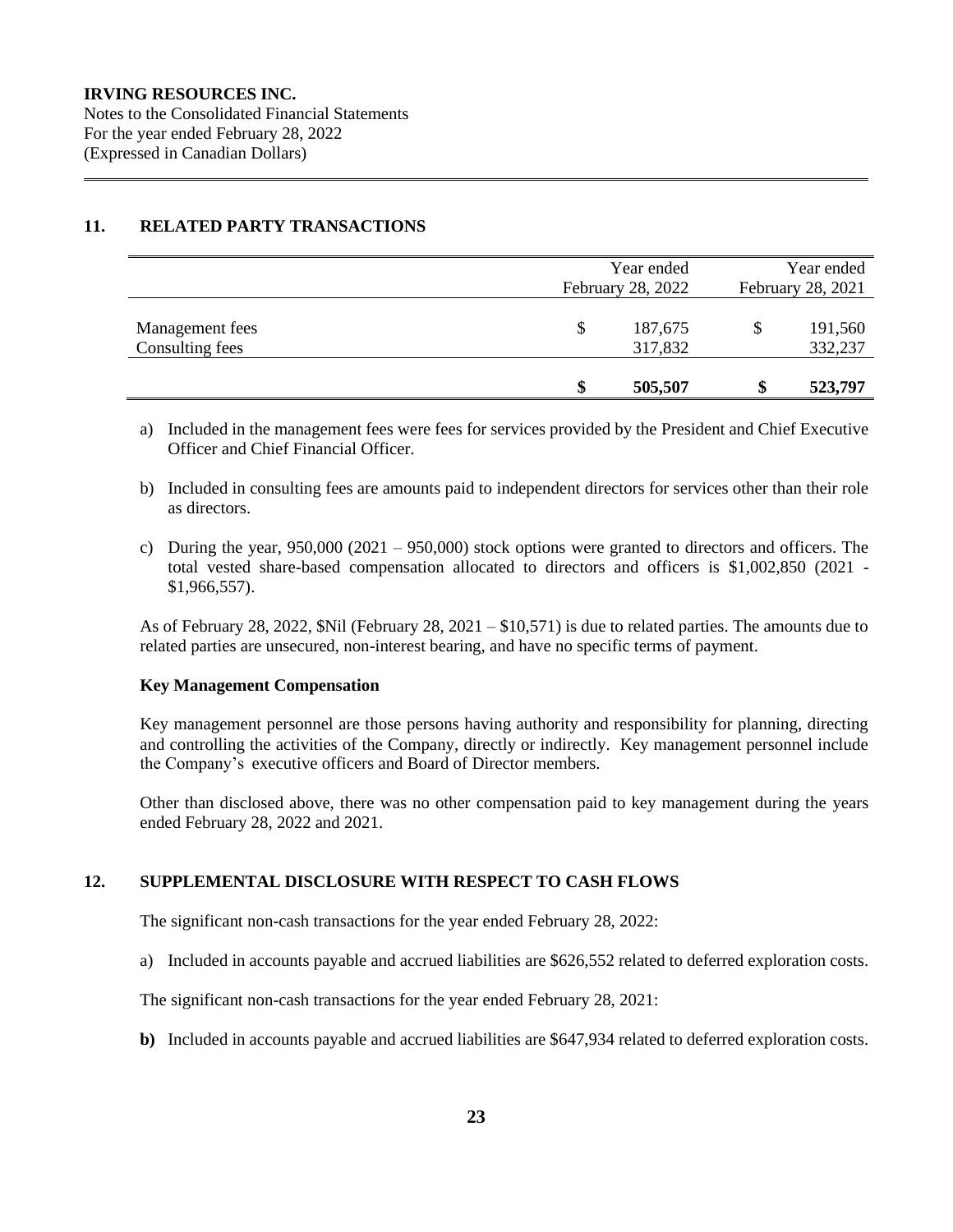Notes to the Consolidated Financial Statements For the year ended February 28, 2022 (Expressed in Canadian Dollars)

#### **13. SEGMENTED INFORMATION**

The Company has mineral properties and property and equipment located geographically as follows:

|                         | Property and  | Exploration and   |  |  |
|-------------------------|---------------|-------------------|--|--|
| As at February 28, 2022 | equipment     | evaluation assets |  |  |
|                         |               |                   |  |  |
| Canada                  | \$<br>25,325  | \$                |  |  |
| Japan                   | 244,602       | 28,073,873        |  |  |
| Total                   | 269,927<br>\$ | 28,073,873        |  |  |
|                         |               |                   |  |  |
|                         | Property and  | Exploration and   |  |  |
| As at February 28, 2021 | equipment     | evaluation assets |  |  |
|                         |               |                   |  |  |
| Canada                  | \$<br>28,476  | \$                |  |  |
| Japan                   | 219,240       | 22,427,076        |  |  |
| Total                   | 247,716       | 22,427,076        |  |  |

#### **14. FINANCIAL INSTRUMENTS AND RISK MANAGEMENT**

IFRS 7 establishes a fair value hierarchy that prioritizes the inputs to valuation techniques used to measure fair value as follows:

Level 1 – quoted prices (unadjusted) in active markets for identical assets or liabilities;

Level 2 – inputs other than quoted prices included in Level 1 that are observable for the asset or liability, either directly (i.e. as prices) or indirectly (i.e. derived from prices); and

Level 3 – inputs for the asset or liability that are not based on observable market data (unobservable inputs).

As at February 28, 2022, the Company's financial instruments are comprised of cash, accounts payable and accrued liabilities, due to related parties and lease obligations. The carrying value of accounts payable and accrued liabilities and due to related parties approximates their fair values due to the relatively short periods to maturity of these financial instruments. The long-term portion of lease obligations is accreted over the lease terms at market interest rate using the effective interest rate method.

The Company has exposure to the following risks from its use of financial instruments: credit risk, liquidity risk and market risk. Management and the Board of Directors monitor risk management activities and review the adequacy of such activities.

#### *Credit risk*

Credit risk is the risk of potential loss to the Company if a customer or counter party to a financial instrument fails to meet its contractual obligations. The Company's credit risk is limited to the carrying amount on the statement of financial position and arises from the Company's cash and receivables.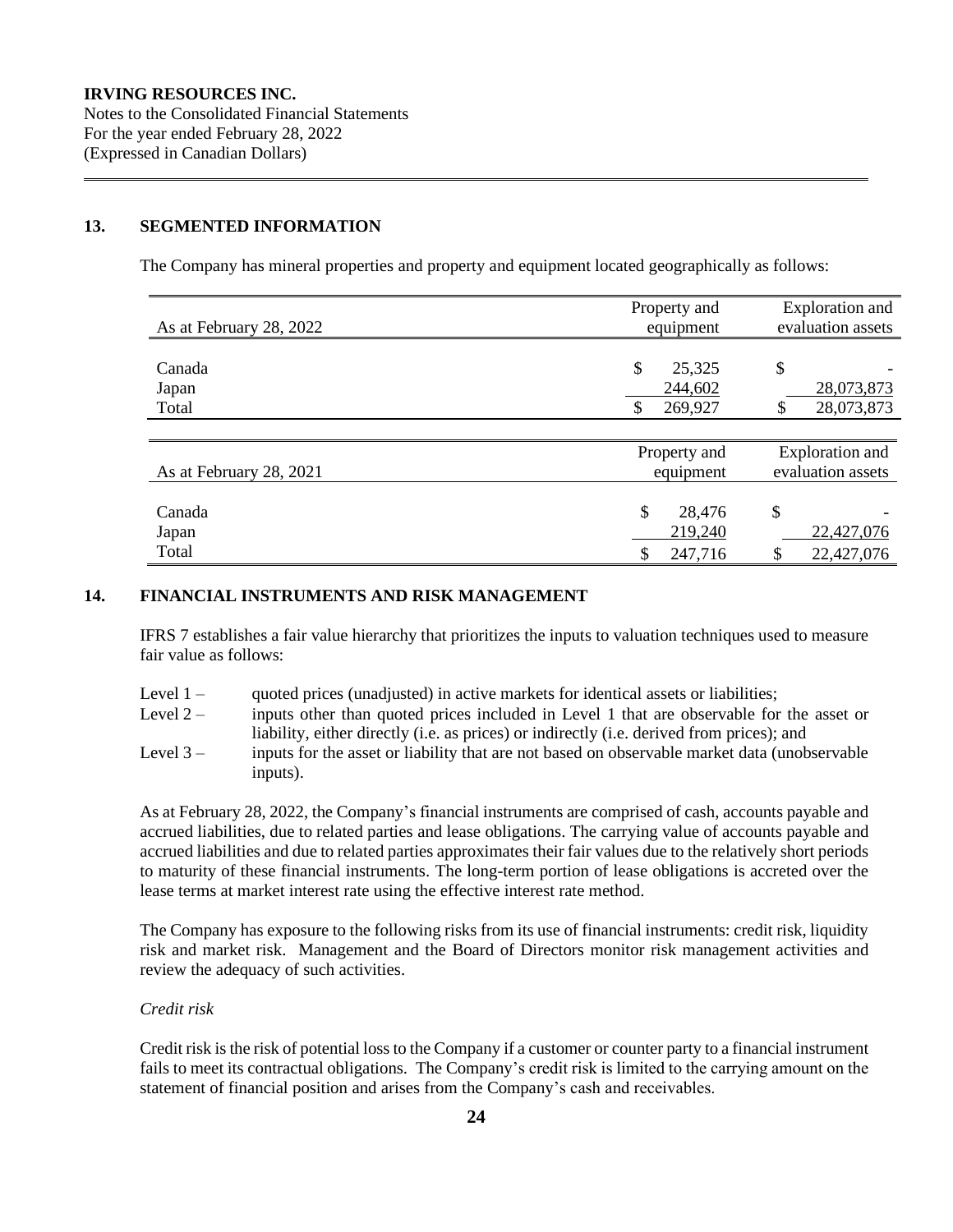# **14. FINANCIAL INSTRUMENTS AND RISK MANAGEMENT** (cont'd…)

#### *Credit risk* (cont'd…)

The Company's cash is held with high-credit quality financial institutions. Receivables mainly consist of goods and services tax due from the Federal Government of Canada.

#### *Liquidity risk*

Liquidity risk is the risk that the Company will not meet its financial obligations as they fall due. The Company manages its liquidity risk by forecasting cash flows from operations, and anticipating investing and financing activities. As at February 28, 2022, the Company had cash of \$9,691,260 to settle current liabilities of \$831,068 of which a significant amount has contractual maturities of less than 30 days and are subject to normal trade terms.

#### *Market risk*

Market risk is the risk of loss that may arise from changes in market prices, such as interest rates and foreign exchange rates.

#### i) Interest rate risk

The Company has cash balances and no interest-bearing debt. The Company's current policy is to invest excess cash in investment-grade short-term certificates of deposits issued by its banking institutions. The Company periodically monitors the investments it makes and is satisfied with the credit rating of its banks.

#### ii) Price risk

The Company is exposed to price risk with respect to commodity and equity prices. The ability of the Company to explore its mineral properties and future profitability of the Company are directly related to the market price of rare earth elements and other non-gold minerals. The Company monitors commodity prices to determine appropriate actions to be undertaken.

#### iii) Foreign exchange rate risk

The Company's functional currency is the Canadian dollar. The Company funds certain operations, exploration and administrative expenses by using US Dollars and Japanese Yen converted from its Canadian bank accounts. Management is aware of the possibility of foreign exchange risk derived from currency conversions. Based on the net US dollar and Japanese Yen asset and liability exposure as at February 28, 2022 a 10% fluctuation in the CAD/US and CAD/YEN exchange rates would impact the Company's earnings by approximately \$914,000. The Company has not entered into any agreements or purchased any instruments to hedge possible foreign exchange rate risk at this time.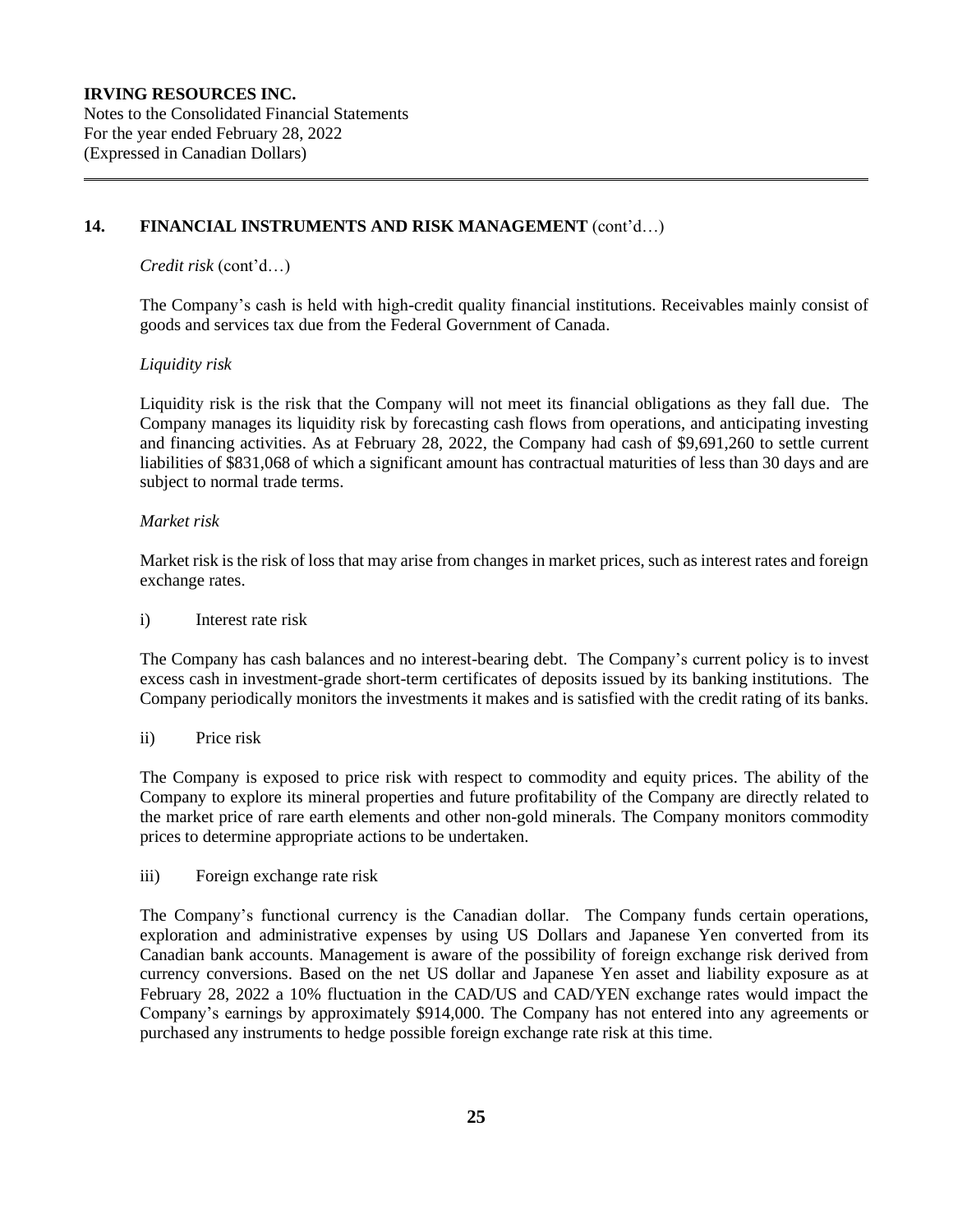Notes to the Consolidated Financial Statements For the year ended February 28, 2022 (Expressed in Canadian Dollars)

#### **15. CAPITAL MANAGEMENT**

The Company considers items in its shareholders' equity as capital. The Company's capital management objectives are to safeguard its ability to continue as a going concern and to have sufficient capital to be able to meet the Company's property exploration plans and to ensure the growth of activities.

The Company sets the amount of capital in proportion to risk. The Company manages the capital structure and makes adjustments to it in light of changes in economic conditions and the risk characteristics of the underlying assets. The Company is in the exploration stage; as such the Company will rely on the equity markets to fund its activities. The Company will continue to assess new sources of financing available and to manage its expenditures to reflect current financial resources in the interest of sustaining long term viability.

#### **16. INCOME TAXES**

A reconciliation of income taxes at statutory rates with the reported taxes is as follows:

|                                                                                                                                                                                                                                                                                                                     |   | 2022                                                            |     | 2021                                                                  |
|---------------------------------------------------------------------------------------------------------------------------------------------------------------------------------------------------------------------------------------------------------------------------------------------------------------------|---|-----------------------------------------------------------------|-----|-----------------------------------------------------------------------|
| Loss for the year                                                                                                                                                                                                                                                                                                   |   | (2,822,842)                                                     | \$. | (5,361,602)                                                           |
| Expected income tax (recovery)<br>Change in statutory, foreign tax, foreign exchange rates and other<br>Permanent difference<br>Share issue cost<br>Adjustment to prior years provision versus statutory tax returns and<br>expiry of non-capital losses<br>Change in unrecognized deductible temporary differences | S | (762,000)<br>3,000<br>487,000<br>(5,000)<br>(13,000)<br>290,000 |     | \$(1,448,000)<br>(8,000)<br>934,000<br>(5,000)<br>(12,000)<br>539,000 |
|                                                                                                                                                                                                                                                                                                                     |   |                                                                 |     |                                                                       |
| Total income tax expense (recovery)                                                                                                                                                                                                                                                                                 |   |                                                                 |     |                                                                       |

The significant components of the Company's deferred tax assets that have not been included on the consolidated statement of financial position are as follows:

|                                                | 2022          | 2021        |
|------------------------------------------------|---------------|-------------|
| Deferred Tax Assets                            |               |             |
| Exploration and evaluation assets              | \$<br>161,000 | 161,000     |
| Property and equipment                         | 2,000         | 2,000       |
| Share issue costs                              | 10,000        | 10,000      |
| Non-capital losses available for future period | 1,677,000     | 1,387,000   |
|                                                | 1,850,000     | 1,560,000   |
| Unrecognized deferred tax assets               | (1,850,000)   | (1,560,000) |
| Net deferred tax assets                        |               |             |